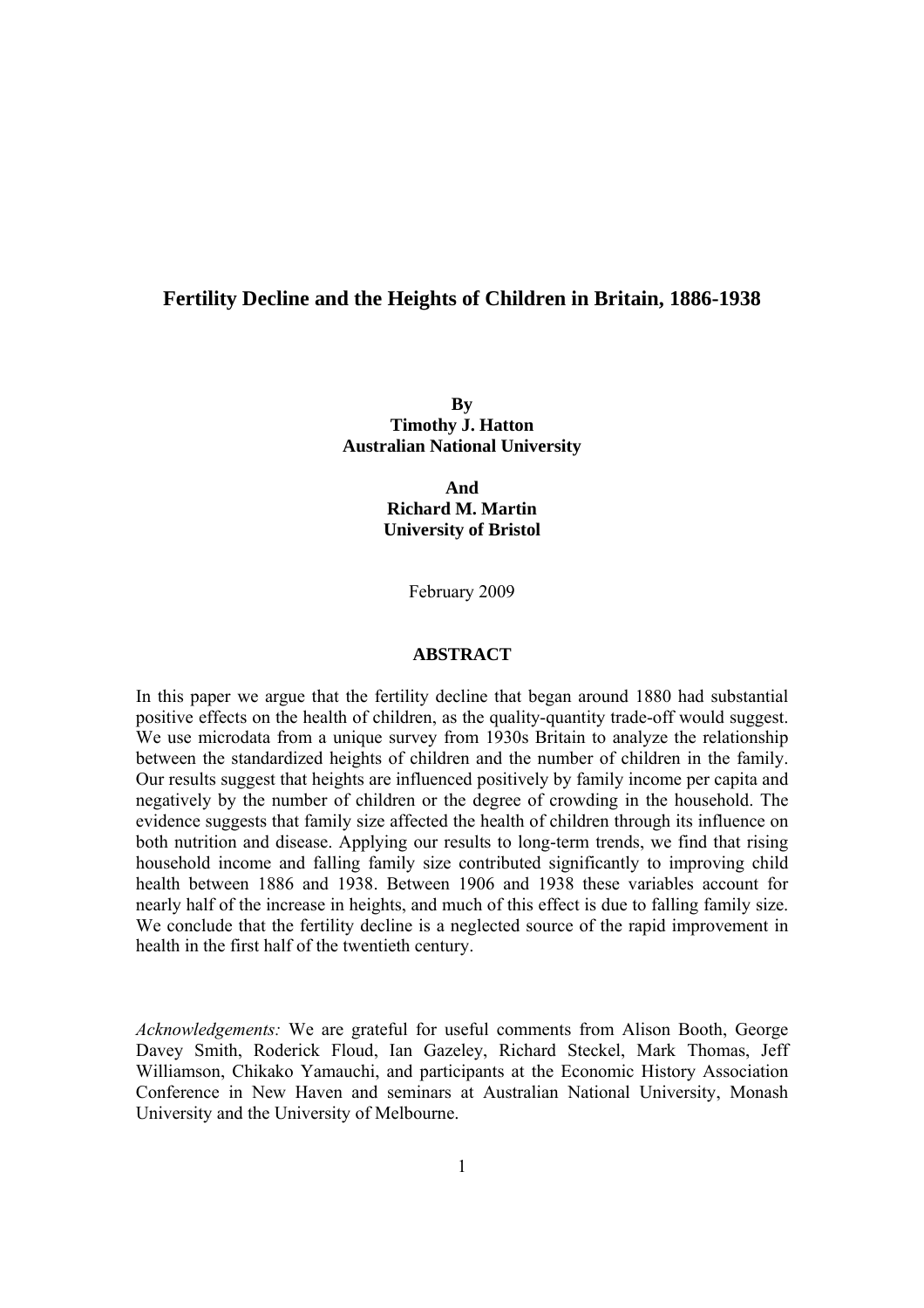#### **Introduction**

It now well understood that growth during childhood is conditioned by nutrition and disease. A host of studies in a variety of historical and development settings have explored the link between nutrition and growth, so much so that height has become widely accepted as a key indicator of the biological standard of living. It is also widely acknowledged that the disease environment matters: children subject to frequent bouts of disease such as diarrhoea and respiratory infections are less able to convert the available food supply into the growth of bone and sinew. While it is possible to regain lost ground through lengthening the growth years, catching up may be partial and so deficits in nutrition and health can leave a permanent mark on final height. Research by epidemiologists and others has also shown that poor health during childhood and diminished height is correlated with adult health conditions such as ischaemic heart disease and with increased risk of mortality from all causes.<sup>1</sup>

In the past 25 years economic historians have unearthed a vast amount of data on heights that has painted a much clearer picture of long-run trends in the biological standard of living (Steckel, 1995; 2008). For the United States and a number of European countries the results typically show a steady increase in average heights that broadly correlates with the pace of economic development, although with some temporary reverses such as those observed in the United States, Britain, the Netherlands, Sweden and Germany around the middle of the nineteenth century.<sup>2</sup> The steady growth trend in the late nineteenth century was followed by a much steeper upward trend that started in most countries around the end of the nineteenth century and extended well beyond the Second World War.<sup>3</sup> The remarkable pace of improvement in the health of children in the first half of the twentieth century has been widely attributed to better nutrition as a direct result of the growth in per capita income as well as to public heath improvements, the availability of antibiotics and vaccination, and medical progress more generally. However, there is an issue of timing, as rapid improvements in health often preceded a

<sup>&</sup>lt;sup>1</sup> For useful surveys, see Elo and Preston (1992) and Galobardes et al. (2004).

<sup>&</sup>lt;sup>2</sup> See the country studies in Floud and Steckel (1997) and the overview by Haines (2004),

 $3$  The trends for a number of countries are compared in Floud (1994, pp. 16-19) and presented graphically by Weir (1993). More recently, Baten (2007, p. 11) shows that the sharp discontinuity in the trajectory of heights in western Europe and North America around the turn of the  $20<sup>th</sup>$  century is not paralleled in the populations of other continents.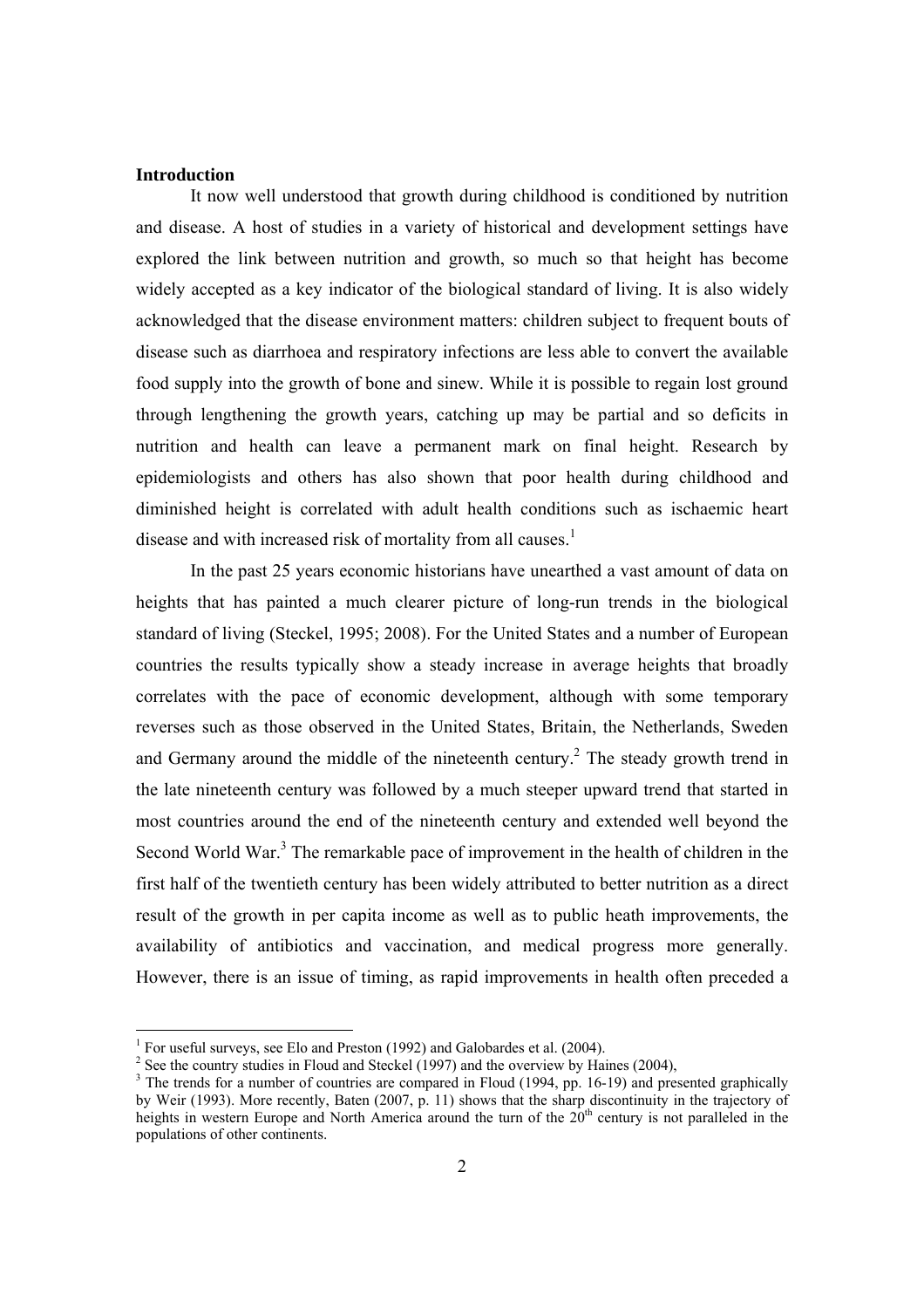quickening in the growth of income per capita and they also largely pre-date the expansion of heath services and public welfare programs (McKeown and Record and Turner, 1975).

One factor that that has been neglected in much of the debate is the diminishing size of the family resulting from the decline in fertility that began in the late nineteenth century and continued until the  $1930s<sup>4</sup>$ . This trend has been interpreted as the progressive substitution away from large numbers of children per family towards higher average child 'quality'. The preference for quality in dimensions such as health and education over quantity has been linked to trends such as lower infant mortality, restrictions on child labour, the rise of education (especially among parents) and a host of other factors associated with economic development. Clearly, if smaller families are causally linked to improved outcomes for children, then the fertility decline should have been a powerful force for improvement.<sup>5</sup>

The quality-quantity trade-off has been subject of a lively empirical debate among economists since the pioneering analyses of Becker and Lewis (1973) and Becker and Tomes (1976). A host of studies have explored the links between childhood conditions and health and educational outcomes using modern microdata, which include, among other explanatory variables, the number of children in the household. Although there are issues of causal inference, the weight of evidence favours a negative relationship between the number of siblings and the average child outcome.<sup>6</sup> In this light it is surprising that so little attention has been paid to this key relationship in explaining the dramatic improvements in health from the end of the nineteenth century.

Empirical analysis of country-level data has firmly established the historical link between income per capita and the heights of young adults (Floud, 1994; Steckel, 1995). Other variables matter too, including inequality and, interestingly, infant mortality both of which have negative effects. The latter finding points to the importance of the disease environment in conditioning growth, and the decline in infant mortality has sometimes

<sup>&</sup>lt;sup>4</sup> One important exception is Reves (1985) who argued that declining fertility played a significant role in reducing infectious disease among children in England and Wales from the late nineteenth century.

<sup>5</sup> Although the focus here is on the consequences of fertility decline, there is an extensive literature on the factors influencing the choice of smaller families. Recent important contributions on Britain include Garrett et al. (2001), Humphries (2007) and Scott (2008).<br><sup>6</sup> For the effects on education see Hanushek (1992), Booth and Kee (2007).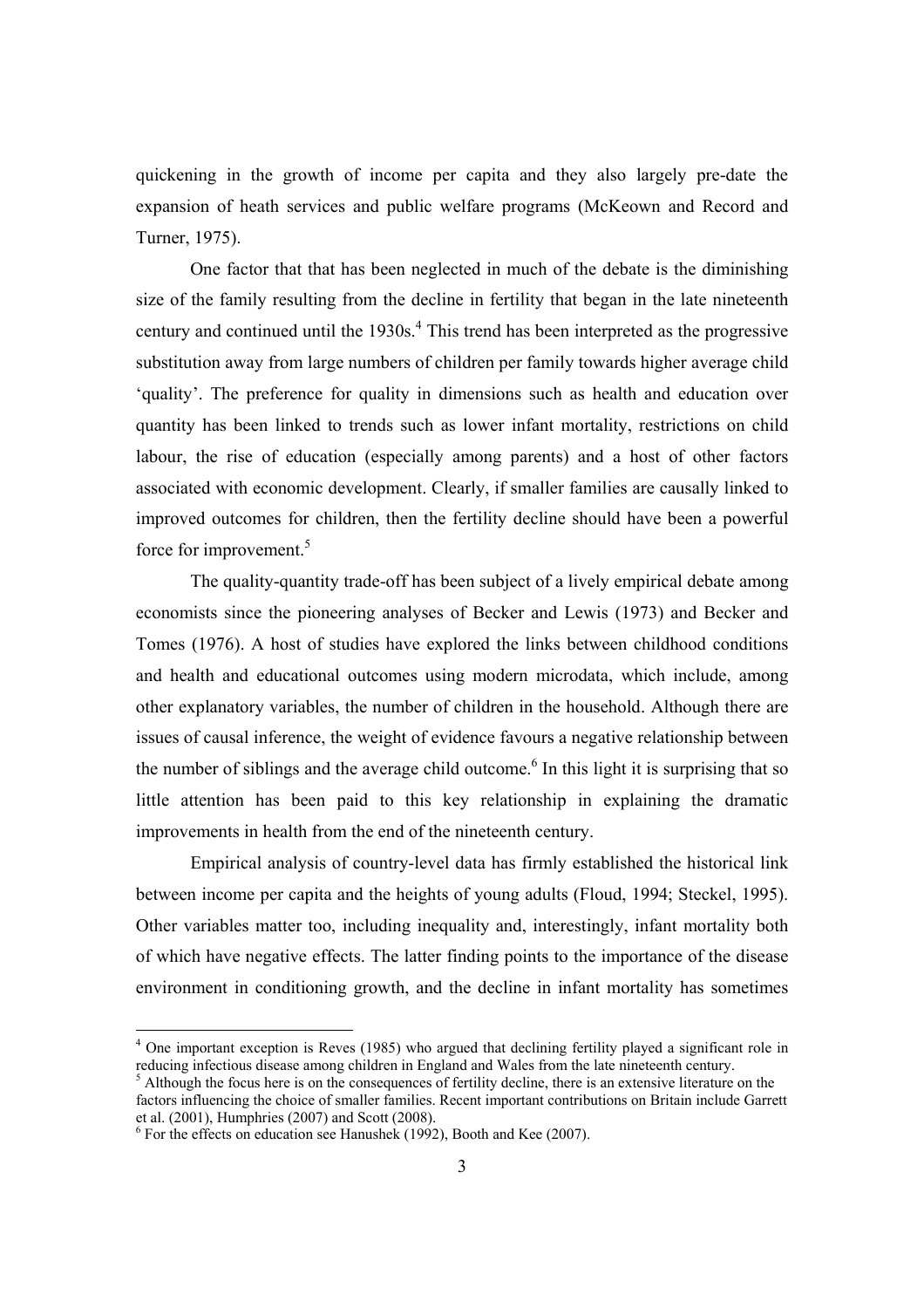been related to the decline in fertility. One of the few studies to make the direct link between fertility and height is Weir (1993) who analysed regional data on the heights of French conscripts from 1840 to 1911. Using this panel he found that, in the presence of other effects, falling marital fertility contributed half to three-quarters of a centimetre to the increase in heights across the nineteenth century. This accounts for about a quarter of the total gain in height between 1790 and 1911. Although contributions such as these that rely on aggregate data have added much to our understanding, by their very nature, they are unable to identify the mechanisms at work at the household level.

Some of the literature also studies heights at the individual level.<sup>7</sup> Broadly speaking, the results indicate that height is positively associated with income or occupational status and with rural residence. Apart from the well-known selection issues that confront the use of data on military recruits, these studies typically suffer from a number of other shortcomings. The most important is that the information available for use as explanatory variables is often severely limited. Apart from age, the explanatory variables used often relate to occupation or father's occupation, literacy, place of birth and a few other individual characteristics. These variables stand as proxies for variables, such as family income, that are not directly observed. A second issue is that individuals are often observed as adults and so assumptions have to be made about the conditions in which they grew up. Given these limitations it is perhaps not surprising that household characteristics such as the number of siblings have been neglected and that, as a result, the potential impact of changing family size has been largely obscured.

This paper offers new results using household data on the heights of children in British families during the 1930s. This allows us to pursue the type of microeconomic analysis that is used by economists on modern datasets but for a period much closer to the fertility decline. We find that the heights of children are positively related to family income per capita and negatively to the number of children in the household. The key channels of influence appear to be nutrition, as represented by food expenditure, and the disease environment, which is related to overcrowding and housing quality. Using these results we can assess the contribution of falling family sizes to the trend in the heights of

<sup>&</sup>lt;sup>7</sup> Studies that present of individual-level econometric analysis of heights include Johnson and Nicholas (1997), Whitwell et al. (1997), Riggs (1994).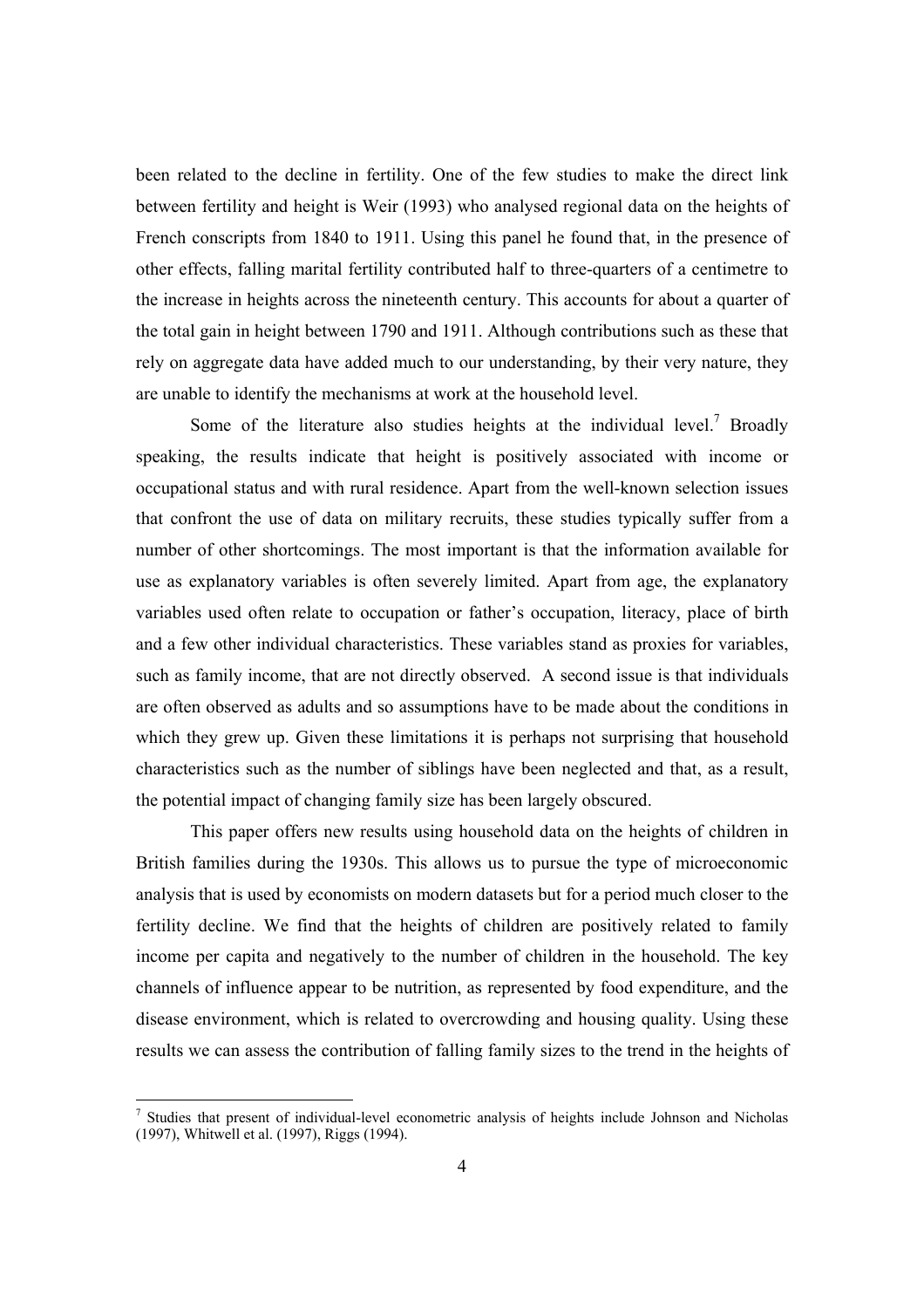children from the 1880s to the 1930s. The bottom line is that falling family size accounts for more than a third of the increase in heights over this period.

#### **Trends in health, height and socioeconomic conditions**

 Height data for Britain come from a variety of sources and those most relevant to our argument are listed in Table 1. They are reported by date of observation rather than by date of birth. Those for army recruits (adjusted for truncation) show that, after some decline, average heights increase by about 1cm per decade from 1885-9 to 1910-13. This would be equivalent to an increase of about 0.8cm per decade for 10 year-old children. The upper right hand panel of Table 1 illustrates the trend in heights among boys at Christ's College School, which shows that from the 1870s to the 1910s heights increase at about 0.6cm per decade for 10 year olds and 0.9cm per decade for 14 year olds. It also illustrates the distinct acceleration in heights referred to earlier. From 1906-18 to 1930-33 heights increase by 1.6cm per decade for 10 year olds and by as much as 2.2cm for 12 year olds and 2.8 cm for 14 year-olds.

For the period from 1908 we are fortunate to have more representative data on the heights of children that have been carefully assembled by Bernard Harris from the reports of school medical officers (see Harris, 1994, 1995). The practice of measuring children dates from the establishment of the school medical service in 1908 and was continued into the 1950s. As the results were not reported for all ages in all towns in all years, we have used fixed effects regressions with year dummies to establish the trends in heights for boys and girls at age 5, 8 and 12. The four-year averages presented in the lower panel of Table 1 also show remarkably strong growth in average heights over three decades up to 1939. Linear trends fitted to the underlying annual data give the average annual increase in height for boys of 1.5cm per decade for five year olds, 2.5cm per decade for eight year olds and 1.9cm per decade for 12 year olds. For girls, the average increases per decade at the three ages are, respectively, 1.6cm, 2.5 cm and 2.3cm. These figures reinforce the impression gained from more fragmentary data that the heights of children increased particularly rapidly from around the turn of the century.<sup>8</sup>

 $8$  This is consistent with other data presented by Rosenbaum (1988) and earlier studies by Karn (1937), Clements (1953) and Boyne et al. (1957). For a longer-term perspective see Floud et al. (1990, p. 166).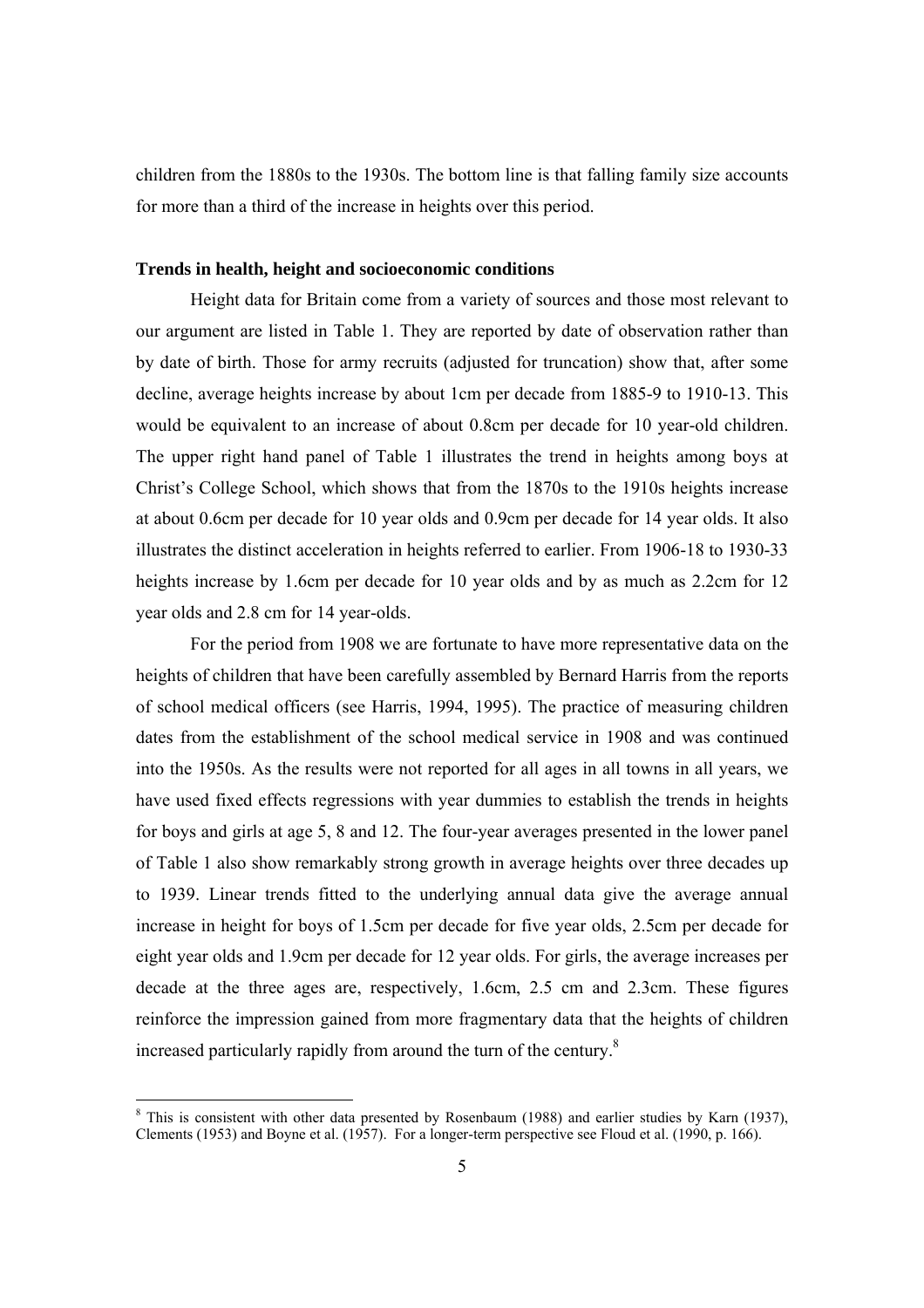An alternative indicator that is often seen as a general measure of the health status of populations is infant and child mortality. While infant mortality indirectly reflects nutritional status, it is generally taken as more closely reflecting the disease environment. As Figure 1 shows, infant mortality in England and Wales averaged about 150 per thousand in the late nineteenth century after which it went into a sharp secular decline in the first half of the twentieth century, reaching about a third of its former level by the late 1940s. Among the proximate causes of the steep fall in infant mortality were diseases associated with prematurity, diarrhoea and dysentery as well as respiratory diseases such as bronchitis, pneumonia and influenza. Woods et al. (1988, p. 362) argue that the upturn around the turn of the century was largely due to unusual climatic conditions, which particularly affected deaths from diarrhoea and that the underlying trend decline dates from the early 1890s.

Mortality rates for children aged 1-4 and 5-9 declined from the middle of the nineteenth century, largely as a result of the declining incidence of diseases such as scarlet fever, diphtheria, measles and whooping cough. Floud et al. (1990, p. 301) comment on the relationship between cohort mortality and the trends in heights in the half century to 1914 as follows: "The match is amazingly close. In other words, the fall in mortality in late nineteenth century England and Wales follows almost exactly the pattern that we would expect from the evidence of nutritional status. The height data make the link between nutrition (although in a wider sense) and mortality which McKeown [1976] could only infer." They go on to comment that the decline in mortality and the increase in the heights of successive cohorts "could best be explained by improvements in the health of children" (1990, p. 314). Thus it appears that while improved nutrition underpinned the trend increase in height and the trend fall in child and adult mortality from the third quarter of the nineteenth century, significant improvements in the disease environment affecting children (as reflected in infant mortality) date largely from the 1890s.

 The argument put forward here is that these striking improvements in the health of children owe much to the fall in the number of children per family. Although the fall in infant and child mortality increased the survival rate, this effect on family size was overwhelmed by the falling birth rate. Figure 2 shows that births per woman aged 15-44

 $\overline{a}$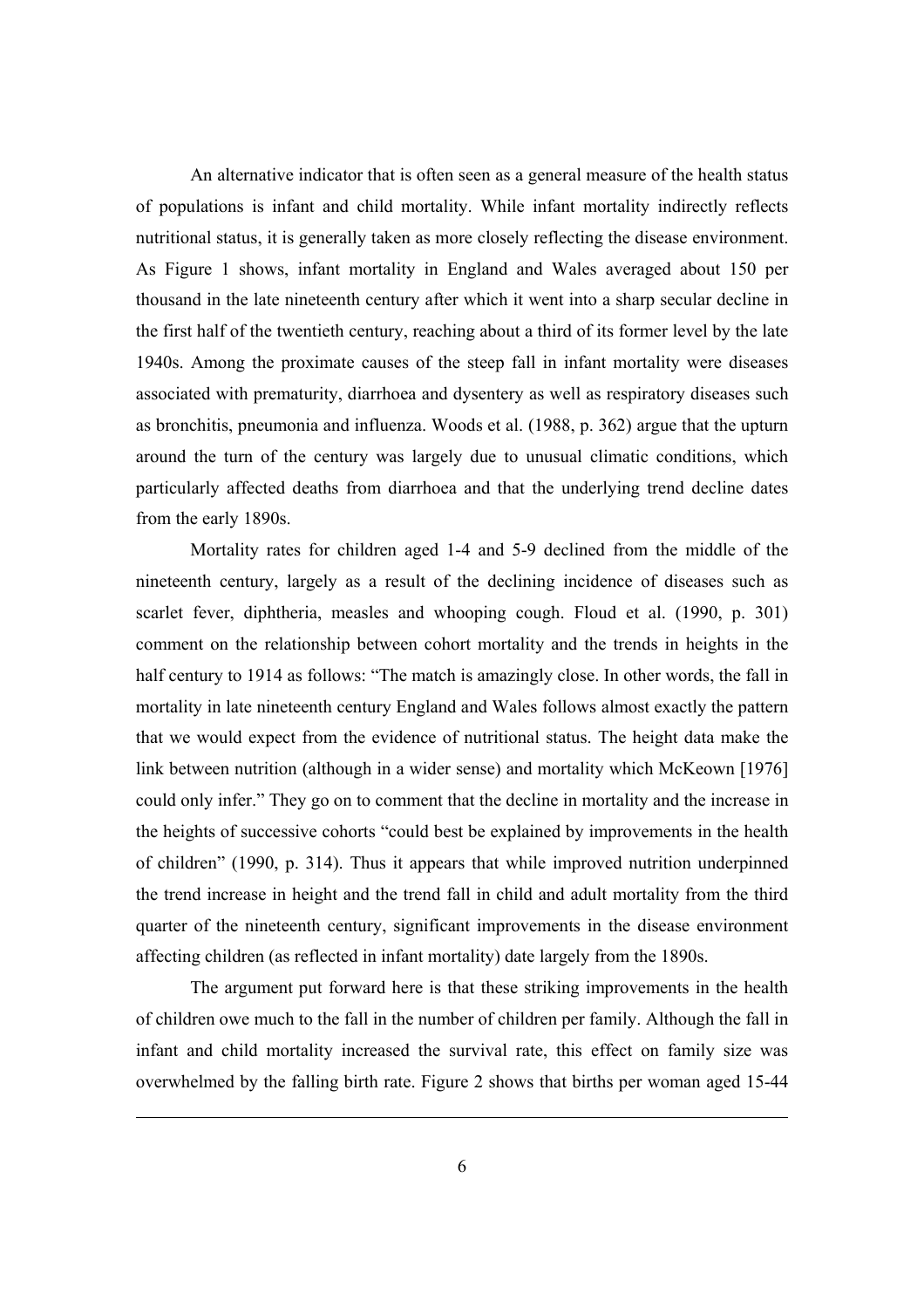fell from a peak of 154 per thousand in the 1870s to a low of 62 per thousand in the 1930s. Over the same interval the total period fertility rate fell from 4.8 to 1.7 while the gross reproduction rate fell from 2.3 to 0.9. The clear implication of these trends is smaller families, particularly among the working class where the fertility decline was later and steeper.

Much of the literature on health and height—most notably that inspired by the pioneering work of McKeown (1976) and Fogel (2004)—has stressed the importance of the link with real wages and per capita income. And most of the focus has been on the nineteenth century, with an emphasis on nutrition and only indirectly on the disease environment. Such a focus is difficult to square with the British experience between 1850 and 1950. Feinstein's (1995) figures show that real earnings increased by 1.2 percent per annum in 1875-1900, 0.8 percent in 1900-1925 and 1.6 percent in 1925-1950. Overall the average rate of wage increase was the same in the half centuries before and after 1900. However, for families with children, household income per capita grew more strongly than real wage rates between the 1880s and the 1930s because of the fall in family size.

These trends, particularly after the turn of the century, are consistent with the sharp decline in poverty among working class families that was noted in a variety of poverty surveys. In his investigation of York in 1899, Rowntree (1901, p. 37) found that large families with young children were particularly likely to be in poverty. In his later survey he found that the fall in primary poverty between 1899 and 1936 was principally due to the increase in wages for the low paid and the decrease in large families (meaning those with more than three children). Rowntree found that the primary poverty rate for children under 14 in working class families fell from about 30 percent in 1899 to 13 percent in 1936, while their share of those in poverty fell from 58 percent to 47 percent. Using more generous poverty standards, the child poverty rate fell from 55 percent to 43 percent while their share of total poverty fell from 38 percent to 34 percent.<sup>9</sup>

A number of studies have examined the environmental conditions associated with disease and mortality. These conditions include the well-known differences between

<sup>&</sup>lt;sup>9</sup> The primary poverty line was defined by Rowntree (1901, p. 86) as a living standard sufficient merely to maintain physical efficiency. The figures in the text for primary poverty are calculated from the comparative data given by Rowntree (1941, p. 110). The higher poverty lines are, for 1899, primary plus secondary poverty and, for 1936, the 'human needs' standard. These are not strictly comparable.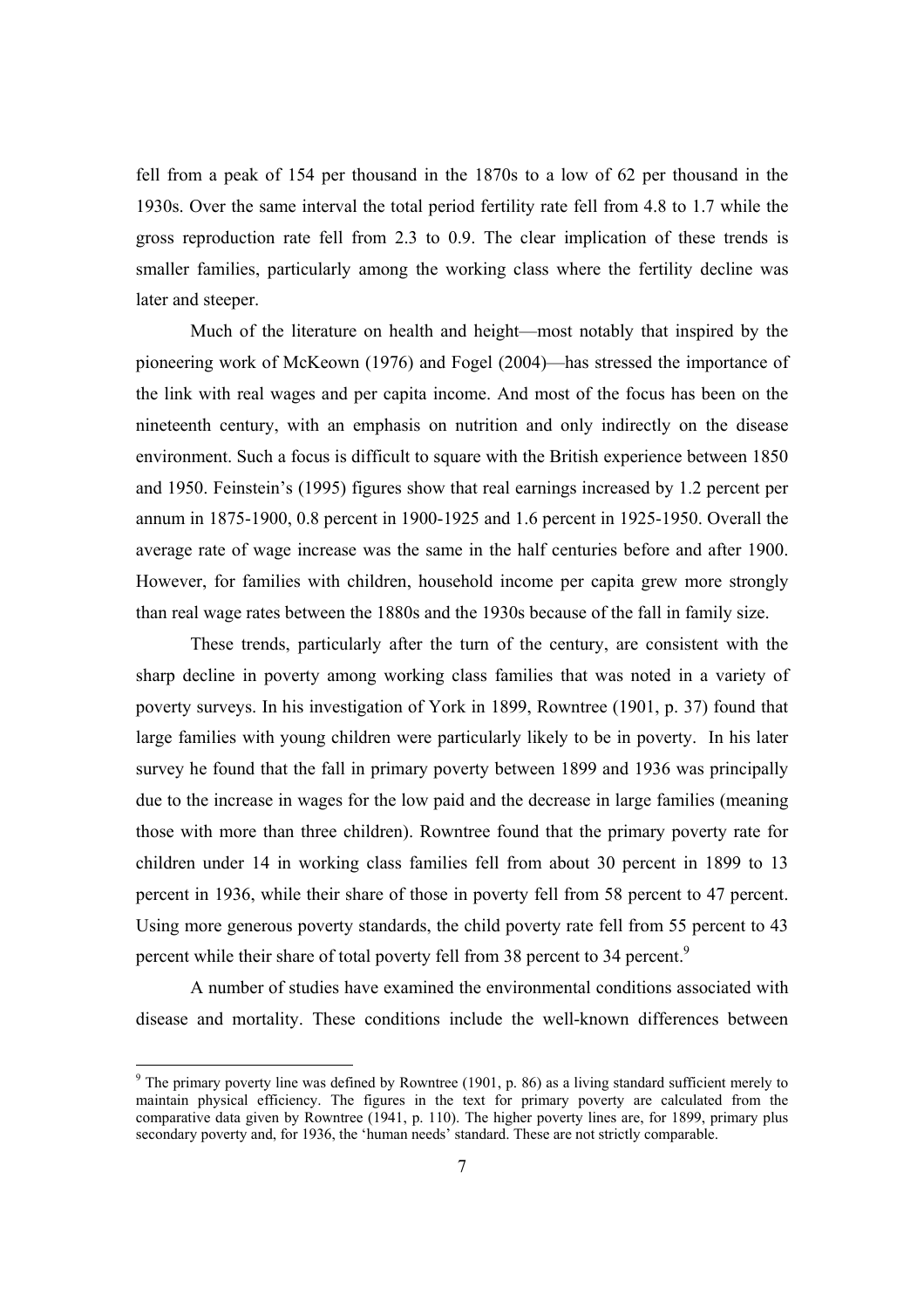urban and rural localities, population density, industrial or occupational structure and the sanitary infrastructure of towns (Woods et al. 1988; Lee, 1991; Millward and Bell, 1998; Williamson, 1990, Ch. 9). Such variables are often interpreted as proxies for sanitary conditions generally and clean water supply in particular.<sup>10</sup> The evidence for British towns suggests that the sanitary infrastructure improved particularly rapidly from the end of the nineteenth century (Bell and Millward 1998). This positive effect on the health environment eventually outweighed the negative effect of continuing urbanisation.

The degree of overcrowding also appears to have a strong negative effect on health as measured by infant mortality, suggesting that conditions within the household were important. Overall, housing conditions improved, especially after the turn of the century, both in terms of quality and overcrowding. In York, the proportion of the working class population living in overcrowded conditions (defined as more than two persons per room) fell from 10.1 percent in 1899 to 3.6 percent in 1936 (Rowntree, 1941, p. 269). Examining trends in Glasgow and Edinburgh, Cage and Foster (2002) found a positive effect of overcrowding on infant mortality, an effect that diminished sharply between 1911 and 1931.<sup>11</sup> Below we offer further evidence that, through its effect on overcrowding, declining family size significantly improved health outcomes for children.

One factor that cannot account for much of the improvement in the disease environment is the discovery and dissemination of new medical treatments. As McKeown (1976) has shown, many of the landmark medical discoveries of the twentieth century did not become available until around the Second World War. Streptomycin (effective against tuberculosis) was introduced in 1947, sulphonamides and sulphapyridine (effective against bronchitis, pneumonia and influenza and whooping cough) not before 1938 and antibiotics still later. Similarly, treatments for other childhood diseases such as measles and scarlet fever were developed in the 1930s, long after the steep decline in these diseases. Only the timing of the reduction in diphtheria mortality from around the turn of the century seems be consistent with the advent of treatment by antitoxin.

A more recent line of research suggests that advances in health technology at the domestic level were far more important. Mokyr (2000) argues that improved knowledge

<sup>&</sup>lt;sup>10</sup> Cutler and Miller (2005) show that the introduction of clean water supplies account for up to half of the mortality decline in major US cities between 1900 and 1940. See also Preston and Haines (1991).  $11$  For a comparison with Sydney, Australia, see Jackson and Thomas (1995).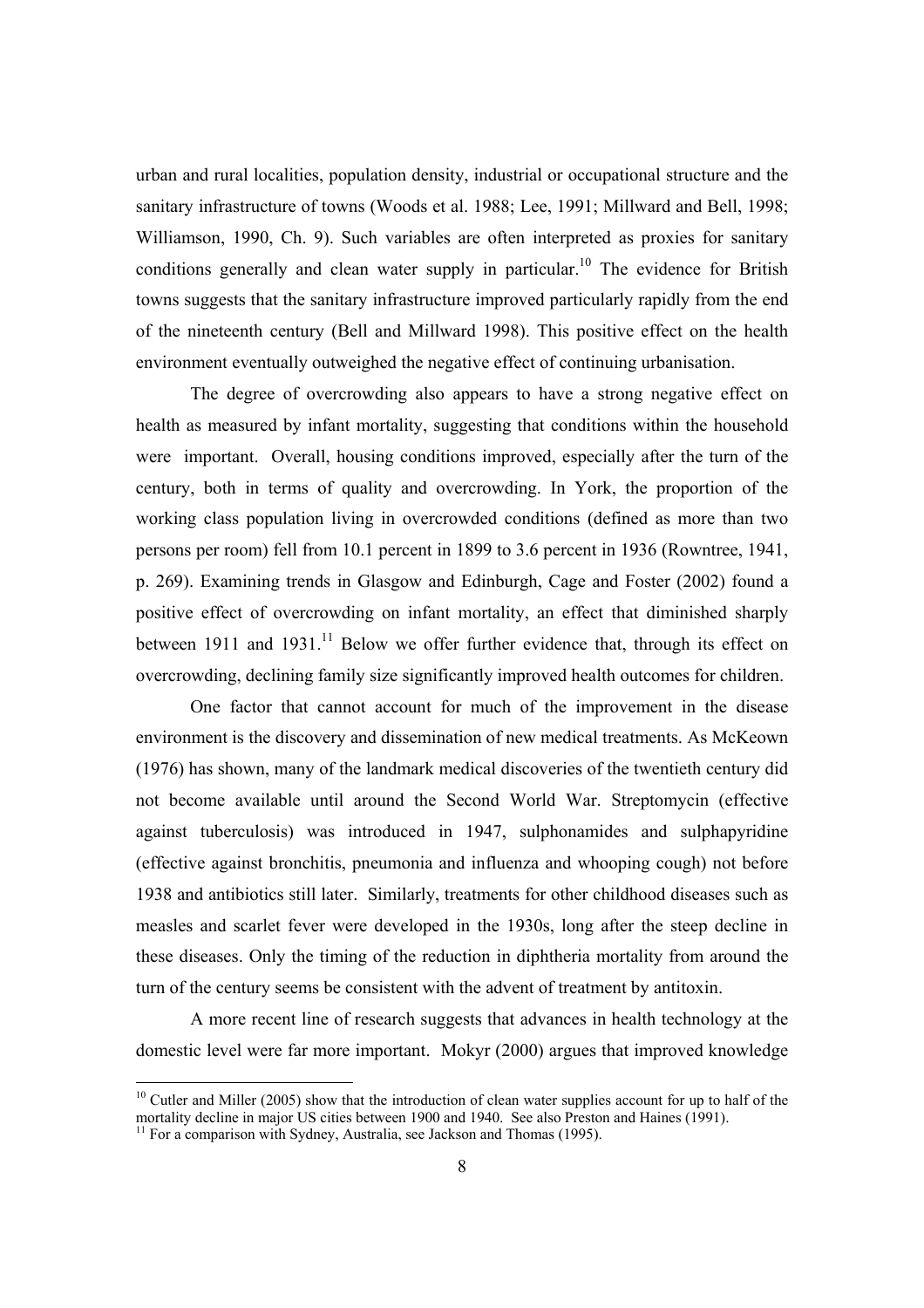of nutrition and the channels through which disease is transmitted led mothers to devote more time and effort to child nurturing and housework than they otherwise would have. Specific improvements identified in the literature include better quality milk supplies, better knowledge of hygiene and feeding methods (particularly bottle feeding) as well as the growing importance of local health services in the form of midwives and health visitors, and not least of all the health of the mothers themselves (Dyehouse, 1978; Fildes 1998; Millward and Bell, 2001). These advances are likely to have been all the more effective when taken in conjunction with smaller families. Indeed, the quality-quantity tradeoff suggests that smaller family size was a key factor that made possible such improvements in child-nurturing practices.

### **The Boyd Orr Cohort.**

In order to shed more light on the relationships between health, income and family size, we draw on the records from Boyd Orr survey. This inquiry was undertaken in 1937-9 by the Rowett Research Institute at Aberdeen, led by Sir John Boyd Orr.<sup>12</sup> It represents the culmination of a line of social investigation originating in the late nineteenth century that focused on the relationship between poverty and life chances. It is one of the few interwar surveys for which the original records have survived and the only one that contains information on the heights and health of children. The original survey covered a total of 1343 households containing 4999 children under the age of 19. It was confined to families with children and it was targeted to over-represent poor families. 16 different towns and villages where chosen and these were intended to be representative of urban and rural locations. $^{13}$ 

The original survey recorded the number of children and total household members with details of income, food expenditure and housing conditions. The clinical part of the survey collected a variety of indicators of the anthropometric and health status of the

 $12$  The work on the survey was interrupted by the War and the report summarizing the results was not published until 1955 (Rowett Institute, 1955). The original survey records were recovered and have been augmented with follow-up information on later life outcomes by epidemiologists in the Department of Social Medicine, University of Bristol.

<sup>&</sup>lt;sup>13</sup> The 16 locations are, in Scotland: Aberdeen, Kintore, Hopeman, Barthol Chapel, Methlick, Tarves, West Wemyss, Coaltown of Wemyss, Dundee and Edinburgh; and in England: Barrow-in-Furness, Liverpool, Yorkshire, Wisbech, Fulham and Bethnal Green. These locations are identified on a map in Martin et al. (2005), p. 743.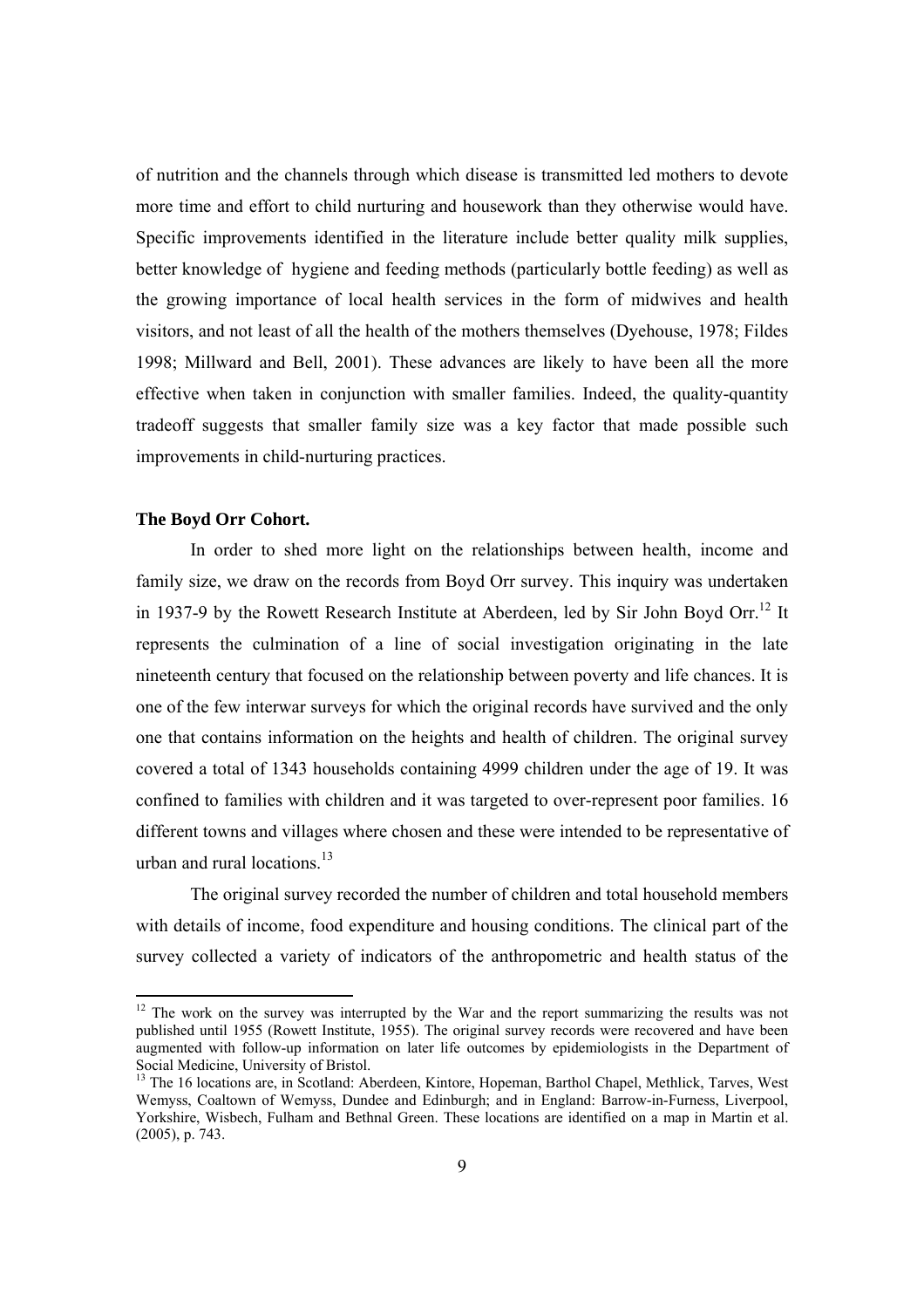children including height, leg length, weight, incidence of medical conditions and dental decay. The clinical survey did not include all the households nor did it cover all children in households that are represented.<sup>14</sup> As compared with the original sample the clinical survey under-represents infants, those over age 14 and, most important, those in certain locations. Here we focus on children aged 2 to 14 for whom height and weight measurements are available for 2946 children in 1131 households in 14 of the 16 localities $15$ 

The heights by age of boys and girls are plotted in Figure 3. They increase fairly linearly from around 85 cm at age 2 to 152 cm at age 14, or about 5.6 cm per year of age. Some of the other characteristics of those who were measured appear in Table 2, which lists the means across individuals and the means across households. The average age of the children is 7 years and 11 months and a little over half are female. The average child comes from a family with 4.56 children and 6.75 people in total, whereas the average family consists of 3.74 children and 5.79 persons. As we show below, these families are much larger than the typical working class family with children in 1938. In this respect the households in the Boyd Orr cohort have a demographic structure that is more representative of about 30 years earlier.<sup>16</sup>

Weekly per capita income of each household was recorded by the survey only as a categorical variable, with four categories: less than 10 shillings, 10-15 shillings, 15-20 shillings and greater than 20 shillings. Similarly per capita food expenditure is grouped into four categories: less than 5 shillings, 5-7 shillings, 7-9 shillings and greater than 9 shillings. An income of less than ten shillings per family member was considered as living in poverty by the standards of the time. Boyd Orr (1936, p. 49) found that children below this poverty line had a food intake that was deficient in almost every constituent

 $14$  The survey report is somewhat vague on this point, commenting that "For various reasons all children in all surveyed families could not be examined although the attempt was made to include them all" (Rowett Institute, 1955, p. 50). One difficulty seems to have been arranging attendance at a school or clinic where measuring instruments could be used. But another seems to have been simply a matter of logistics: two of the original locations (Edinburgh and Kintore) are not represented at all in the clinical survey.

<sup>&</sup>lt;sup>15</sup> According to the original survey report 3762 children were examined, and the records for most of these have been found. We exclude those under age 2 and over 14 because they are underrepresented and may be subject to selection bias, and also because the height measurements for the very young children are thought to be less reliable.

<sup>&</sup>lt;sup>16</sup> One reason for this is that almost all the families have at least one child of school age. We suspect that this is because families were contacted by first approaching the schools.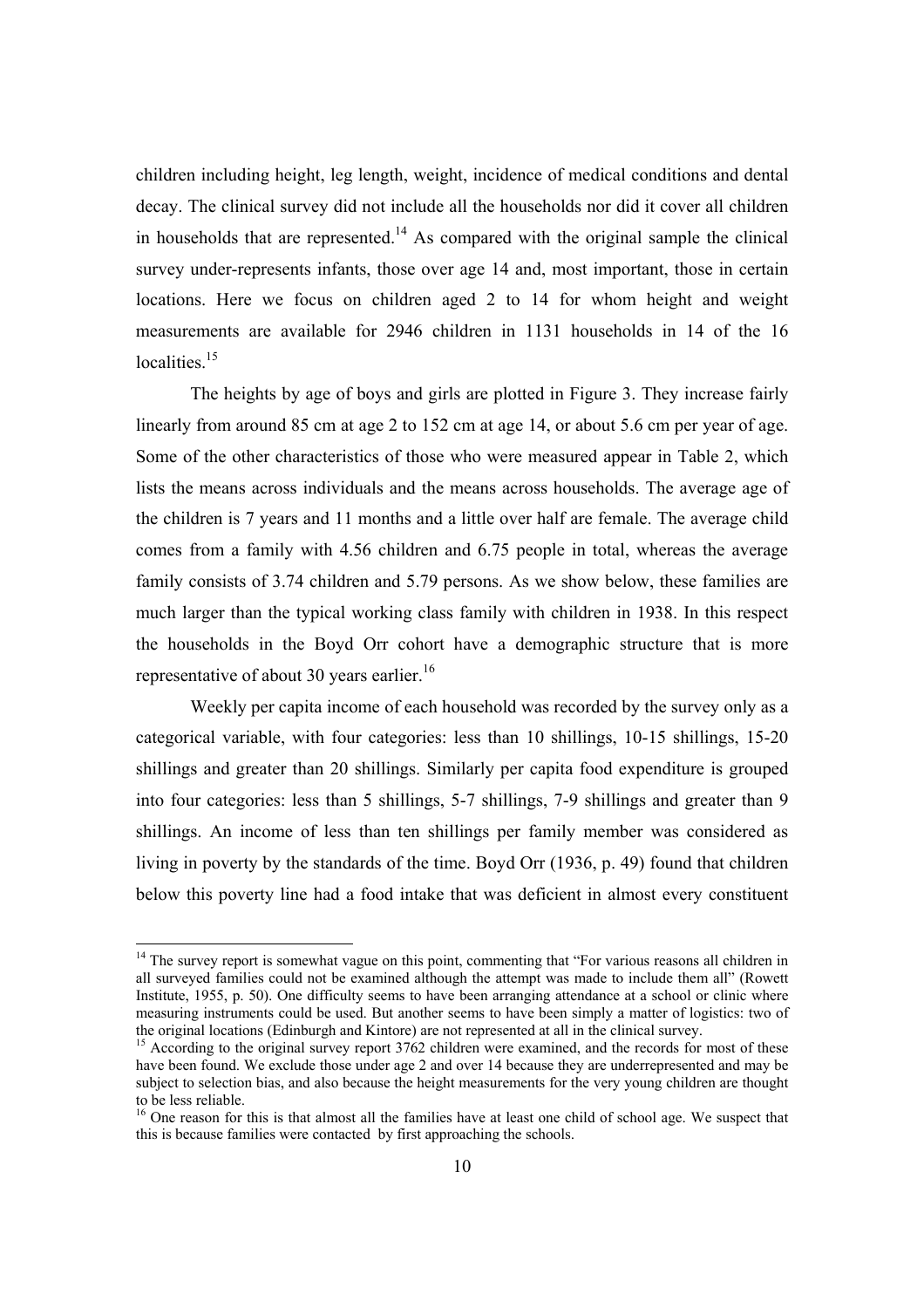while those in the next income bracket suffered deficiencies mainly in certain minerals and vitamins.

As Table 2 shows 71.6 percent of children and 59.8 percent of families were below this poverty line and 54.8 percent of children and 43.6 percent of families subsisted on a food intake costing less than 5 shillings per week. Applying a similar poverty line Rowntree (1941, pp. 42, 144-149) found that, in York (a fairly typical town) in 1936, 37 percent of working class households and 43 percent of children under 14 were in poverty. In this respect too, those families observed in the Boyd Orr survey are more typical of working class households 40 years earlier. Thus, while the population in the Boyd Orr survey is somewhat unrepresentative of the later 1930s, this is a strength for the purposes of comparison with earlier decades.

The survey also collected a limited amount of information on living conditions in the household, including the number of persons per room. 42 percent of these households were living in overcrowded conditions, on the widely used criterion of more than two persons per room. The investigators also gave an assessment of the general level of cleanliness of the dwelling, ranking a third of them as good or excellent and the remainder moderate or poor. Only 37 percent of the dwellings possessed a flush toilet inside with the remainder being non-flush and/or outside. Finally, nearly three-quarters of dwellings were assessed as having good or excellent ventilation, with the rest designated as moderate or poor.

#### **Family-level determinants of heights**

For the purposes of analysis we standardise the heights of children in the Boyd Orr cohort by age and sex by converting them to z-scores. The z-score converts heights into units of standard deviation by taking the deviation of the individual's height from the median and dividing by the standard deviation for that age/sex category. Thus the mean z-score is approximately zero and the standard deviation is approximately one. In order to measure the family-level determinants of heights we estimate a cross sectional model in which the dependent variable is the average z-score of height for the children who were measured in each household.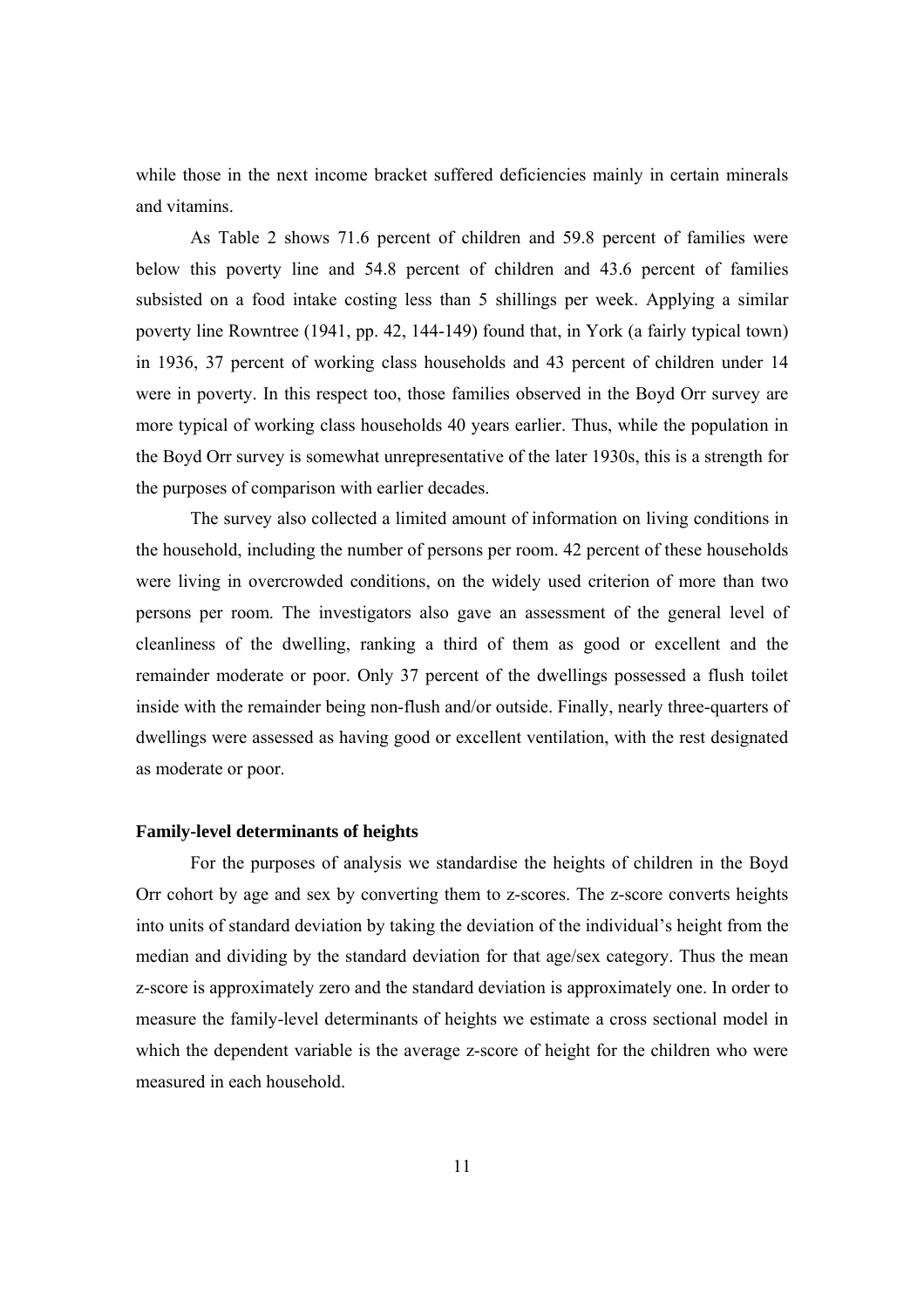The recent debate in the economic literature noted above has been much concerned with avoiding biases that might arise from unobserved factors that determine both the health, as represented by height, and the number of children in the family. One solution is to use instrumental variables in order to correct any bias that arises from correlation between one or more of the explanatory variables and the error term. Here we present both ordinary least squares and instrumental variables estimates. The issue of endogeneity is explored in more detail in another paper (Hatton and Martin, 2008).<sup>17</sup>

 The instruments used are of three types. The first is a dummy variable for families that contain twins at last birth. The incidence of twins has often been used as an instrument for family size, on the argument that the birth of twins is an exogenous influence on the number of children. However families that choose more births are more likely to have a twin birth, so the incidence of any twin birth is naturally correlated with family size. It is therefore necessary to create the dummy for a given parity (in this case last birth) in order to avoid reverse causality. In the regression analysis that follows the twins themselves (who are significantly shorter) are dropped from the analysis, so that the instrument relates to other children in families that have experienced a shock to family size.

The second instrument is the average weekly income for the occupational class of the head of household (6 classes) constructed using national estimates reported by Routh (1965, p. 104). This is strongly correlated with the household's income but excludes heterogeneity at the household level. Other instruments are based on the household's location and include the share of the labour force in agriculture and the share of population urban, based on county level data from the census. These variables capture well-known income differences between rural and urban locations as well as reflecting different local health environments. In order to capture current economic conditions we

<sup>&</sup>lt;sup>17</sup> The basic model is written as  $\overline{q}_i = \beta(\overline{z}_i + aN_i) + u_i$ , where  $\overline{q}_i$  is the average 'quality' of children in household *j* , in this case the average *z*-score for height. Averaging by family abstracts from systematic birth order effects and random individual-specific effects which are interpreted as variations around the family mean. Thus we do not conflate birth order (which across individuals is correlated with family size) and family size.  $\bar{z}_i$  is average resources per child in family *j*, and *N* is the number of children.  $\beta$  is expected to be positive and *α* will be positive if there are economies of scale in the production of child quality or negative if there are diseconomies of scale. The endogeneity issue arises if there is an unobserved component of the family-specific disturbance  $u_i$  that is also correlated with  $\bar{z}_i$  or  $N_i$ .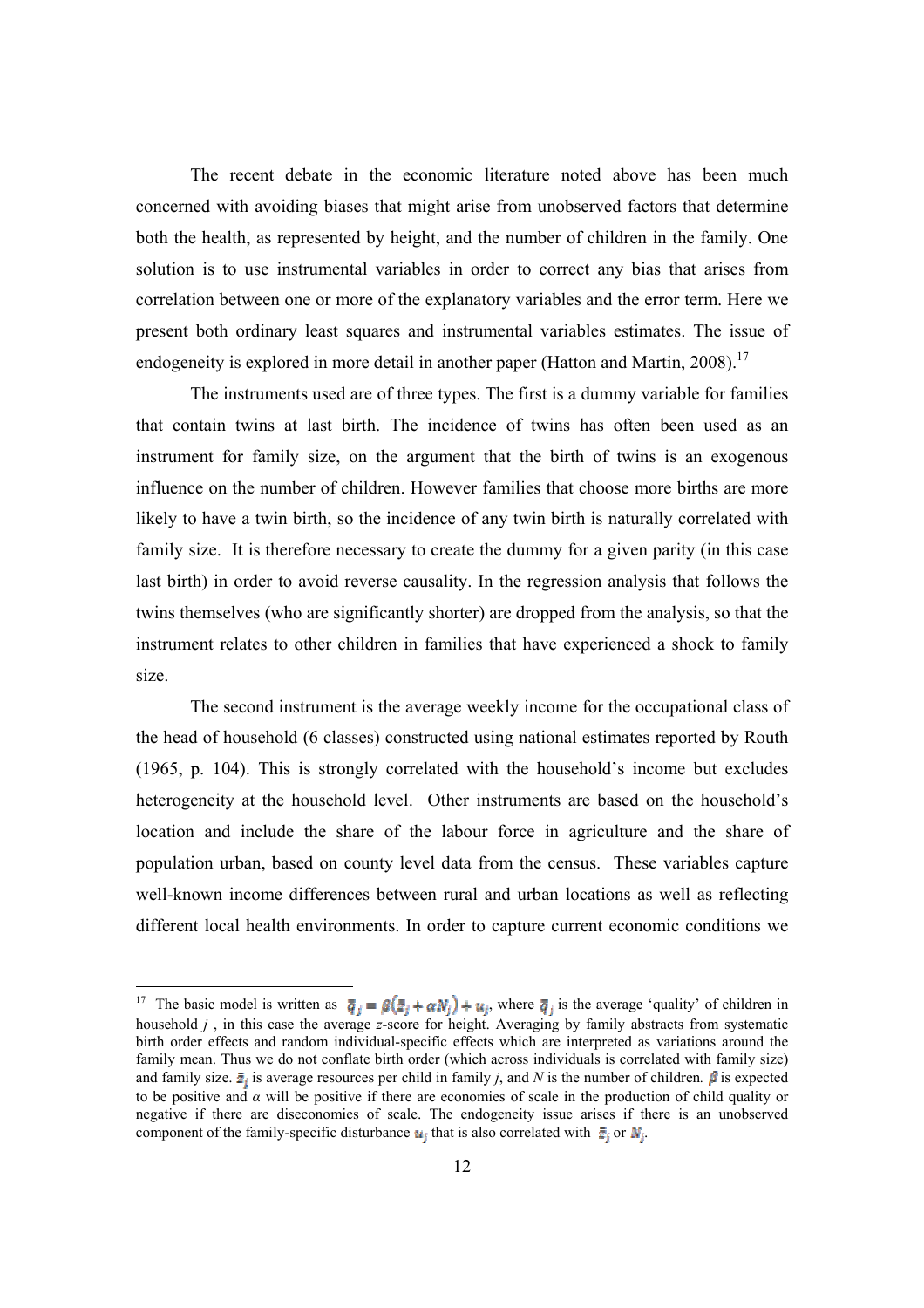also include the local unemployment rate for 1937-9 as reported by the Ministry of Labour.

 Table 3 reports a set of regressions of the average height z-score across families in the Boyd Orr cohort. The first two columns show the effect of per capita income alone. The OLS estimate indicates that moving up one income class increases the height of children in the family by a third of a standard deviation or about two centimetres for an 8 year old. When instrumental variables are used, the coefficient increases slightly in size and remains highly significant. The third and fourth columns test the hypothesis that the number of children in the family has an effect on health in addition to its effect on income per capita. Since the per capita income is not adjusted by an equivalence scale this might induce a positive bias in the coefficient on the number of children. The coefficients in columns (3) and (4) are negative, suggesting that there is some crowding effect on height over and above that which results from the dilution of income per capita. Note also that the IV coefficient is larger than the OLS coefficient, suggesting that the negative coefficient is not simply the result of some unobserved behavioural factor which leads both to smaller families and to healthier children. Although statistical significance is somewhat weaker in the IV estimate, the important point is that the OLS coefficients do not seem to be biased towards zero.<sup>18</sup>

It is possible that the effects of family size are driven predominantly by large families. Since the number of children in the households under study range from one to eleven it is possible to test this hypothesis. Adding the squared number of children to the regression in column 3 of Table 3 produced a coefficient (not shown) of  $0.004$  ('t' = 0.88), which rejects the hypothesis of a non-linear effect. An alternative variant of this test is to see if the family size effect differs depending on the birth order of the child. Table 4 provides OLS estimates of height z-scores by parity, so that the dependent variable is now an individual child rather than the average for the family. The results show that per capita income effects are remarkably stable across different birth orders. It

<sup>&</sup>lt;sup>18</sup> The Hausman test for endogeneity gives a  $\chi^2_{(2)}$  test statistic of 6.19 which implies a p-value of 0.045. Thus the null hypothesis of no endogeneity is marginally rejected at the five percent level. The Hansen test for overidentification gives a  $\chi^2_{(3)}$  test statistic of 5.95, which implies a p-value of 0.114. This indicates that the instruments are valid in the sense that their influence works only through the endogenous variables.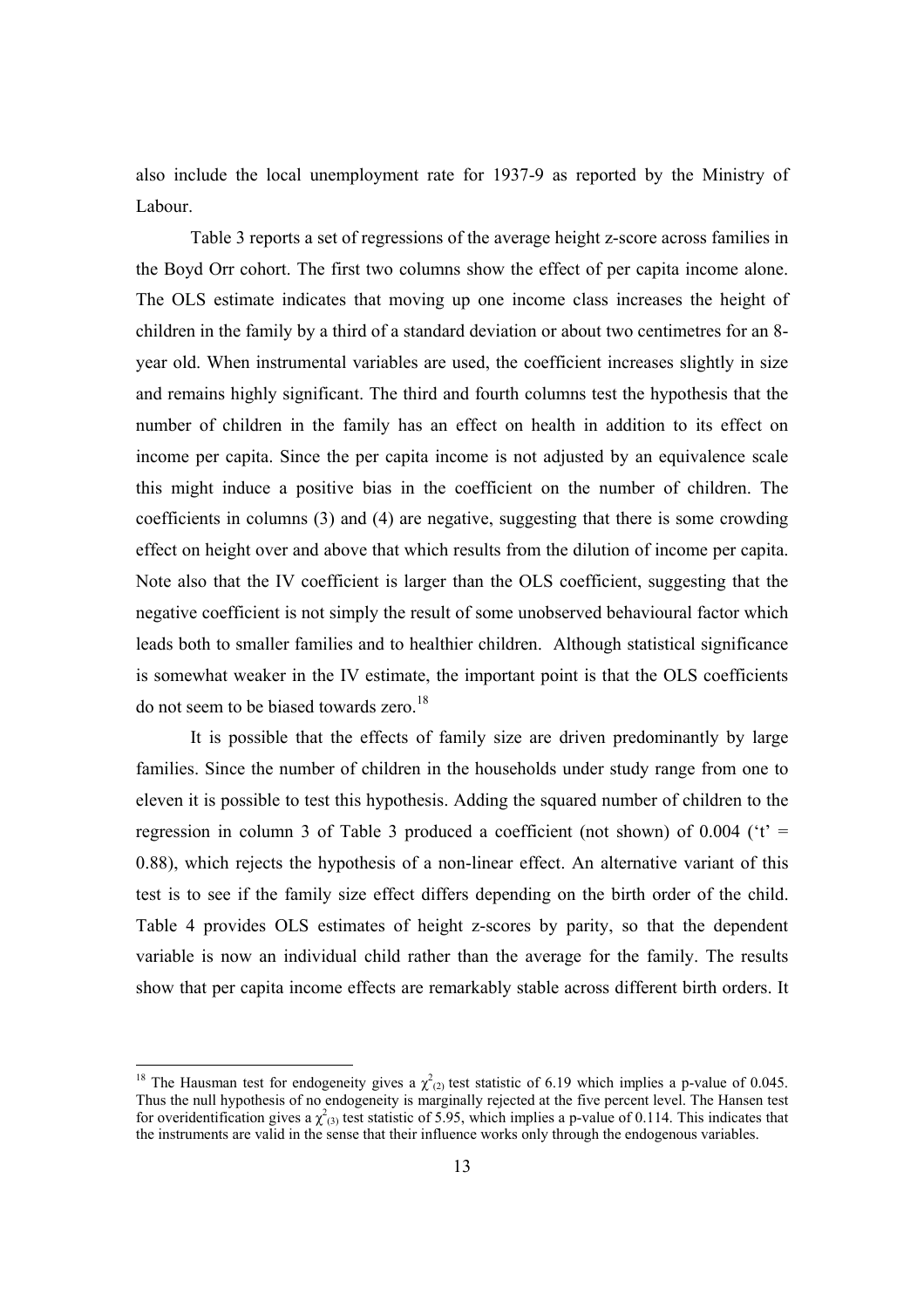also shows that the family size effect is always negative. Although the size and significance of the coefficient varies across parities, there is no evidence of a trend.

Epidemiologists have found that the anthropmetric dimension that is most sensitively related to health among children is leg length (or cristal height, defined as the distance from the floor to the highest point of the iliac crest). Previous analyses of the individuals in the Boyd Orr cohort have shown that leg length is influenced by socioeconomic conditions and that it is also related to subsequent longevity (Gunnell et al., 1998a, 1998b). Table 5 reports the same set of specifications with z-scores for leg length as the dependent variable. As with overall height, leg length is positively related to per capita income and negatively related to the number of children in the family. It is notable also that the IV regression in column (4) suggests that leg length is particularly strongly related to the number in the family.

We can probe a little deeper into the proximate determinants of height by replacing income and the number of children by household food expenditure per capita and the degree of crowding in the household as measured by persons per room.<sup>19</sup> The first two columns of Table 6 show that per capita food expenditure has a positive effect on height while overcrowding has a negative effect. Parallel with the results on the number of children in Tables 3 and 5, the coefficient on overcrowding becomes more negative when instrumental variables are applied. This suggests that overcrowding is one channel through which the number of children in the family negatively affects the height of the average child. And it is consistent with the literature that suggests that overcrowding worsens the disease environment, which in turn leads to poorer health outcomes.

The third and fourth columns of Table 6 add the index for the investigators' assessment of the cleanliness of the household. This has a powerful effect, particularly in the IV equation. Consistent with the disease interpretation, the result indicates that negative effects on health arose both through the degree of overcrowding and through the general lack of cleanliness of the household environment. Table 7 explores the effects of two dimensions of housing quality. Good ventilation has a positive effect on height on

 $19$  It is interesting to note how the deeper determinants, income and number of children, map into these proximate determinants. Regression analysis shows that food expenditure is positively related to per capita income ( $t' = 31.4$ ) and negatively related to the number of children ( $t' = 10.7$ ), while persons per room is negatively related to per capita income ('t' = 6.9) and positively related to the number of children ('t' =  $15.3$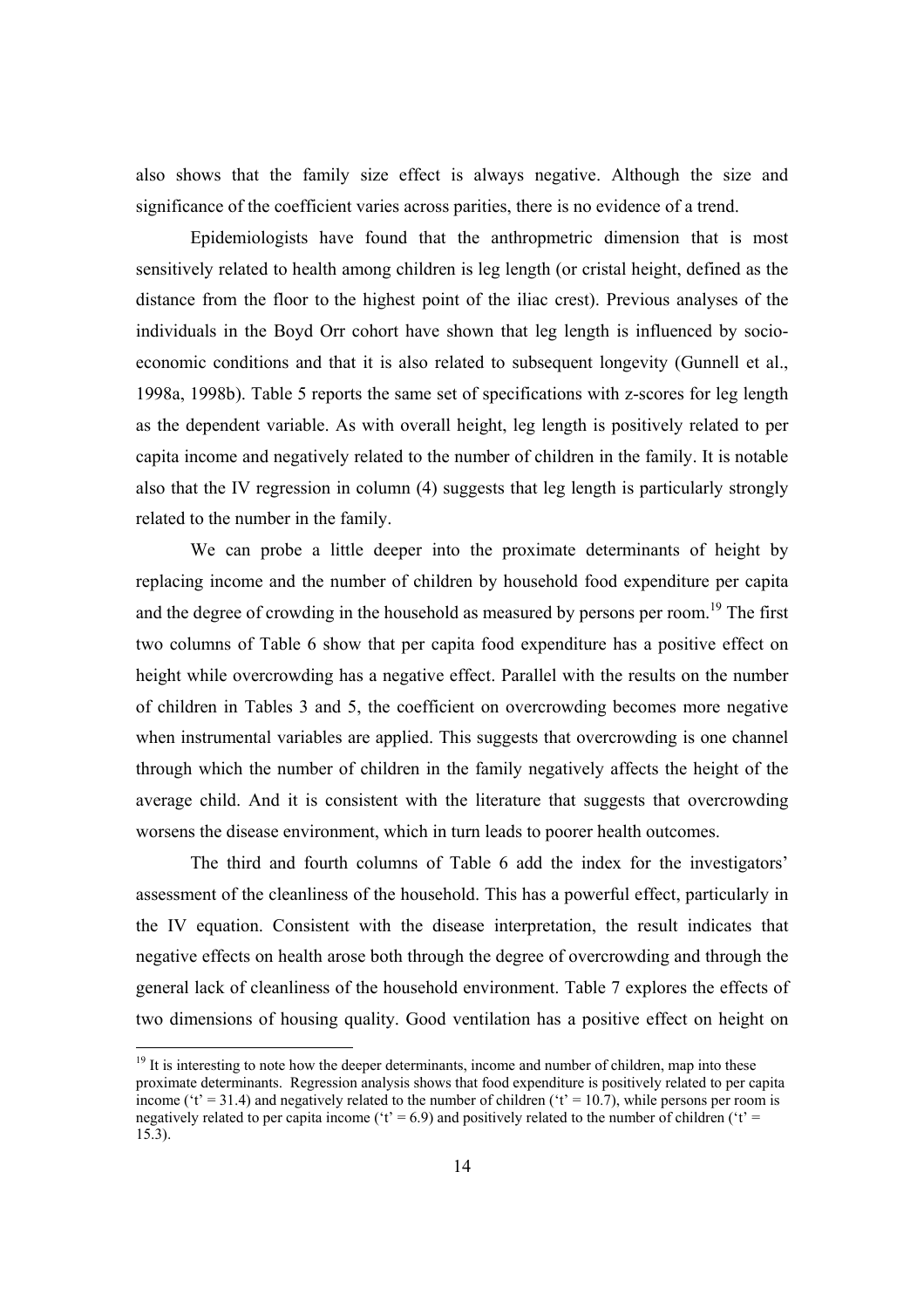the OLS equation but having a flush toilet inside is consistently insignificant. It seems likely that good ventilation reflects the overall quality of the house by capturing the distinction between dark, dingy tenements and more modern housing. Together the results of Tables 6 and 7 suggest that the fabric of the building may have been one of the main factors contributing to household squalor while the particular facilities that it contained played a secondary role.

#### **Disease and socioeconomic conditions**

The effects of overcrowding and cleanliness on heights provide strong circumstantial evidence that disease was one of the important mechanisms through which low income, and especially large families, negatively affected the health of children. Here we provide further corroborative evidence by focusing directly on the results of clinical examinations that were reported in the Boyd Orr survey. These clinical examinations included taking a blood sample, assessing various skeletal abnormalities, as well as identifying various types of infection. All the clinical observations were made by two doctors using a common standard to minimise the degree of subjectivity involved in making comparisons across individuals.20

It is worth stressing, however, that results are limited in two important respects. First, they do not include some of the most important illnesses that would have attenuated growth, either by reducing food intake or by limiting the ability to convert nutrients into building bone and tissue. These include recurrent conditions such as diarrhoea and dysentery, as well as major illnesses such as tuberculosis, whooping cough, scarlet fever, chickenpox and measles. Thus, while we can explore links between household conditions and disease, we do not necessarily capture those conditions that are most likely to have arrested growth. Second, the clinical observations relate largely to current conditions and abnormalities; they do not record medical histories. Since height reflects the cumulative effects of nutrition and disease, currently observed medical conditions are likely to be an imprecise indicator of the underlying disease burden.

 $20$  For the analysis of disease incidence we take children aged from 1 to 14. Unfortunately we lose another of the locations, Aberdeen, for which the results of clinical examinations are incomplete.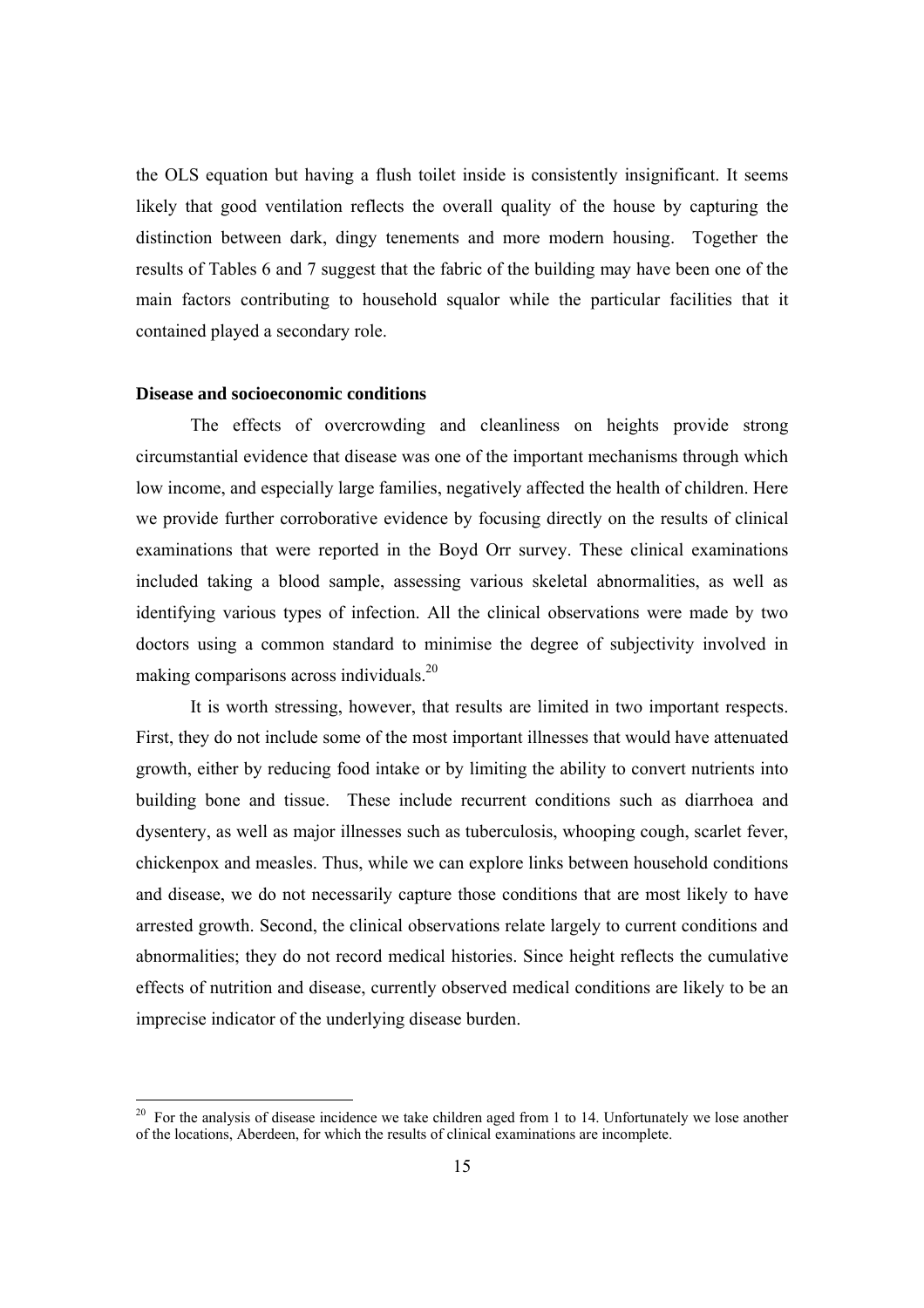The only measure that was recorded from the blood sample was the haemoglobin count. This is converted to a dummy equal to one if the haemoglobin count was less than 75 percent of the normal level, which was taken to be 14.8 grams per 100ml of blood. Less than 11.1 grams per 100ml is consistent with the World Health Organisation definition of anemia. This condition is associated with dietary deficiencies and in more severe cases it presents symptoms such as weakness, fatigue and shortness of breath, Using this definition, of the 2839 children examined 5.0 percent were anemic. The clinical observations also included a variety of skeletal disorders and abnormalities. Here we use the observations on frontal bossing, Harrison's sulcus and pigeon chest, which are markers of rickets, and we construct a dummy for the presence of any of these conditions. Of 3294 children examined 15.9 percent of the sample has at least one of these defects.<sup>21</sup>

The most important infections are respiratory infections of one kind or another. The clinical observations identified chronic upper respiratory catarrh, bronchitis and coryza, which is common cold or cold-like symptoms. Our measure of respiratory disease is the presence of any one of these conditions and it affected 19.1 percent of the 3294 children examined. Finally, the clinical examination also looked for eye and ear infections. The two eye conditions recorded are blepharitis, which is inflammation around the eye (particularly the eyelids) and conjunctivitis. The only ear condition that was recorded is otitis media, which is inflammation of the middle ear. We combine these observations into one dummy for any occurrence of eye or ear infection, which was present in 7.4 percent of the 3292 cases examined.

To what degree are these medical conditions related to the heights that were previously analysed? Table 8 shows the results of a regression on of height z-score on the four different groups of medical conditions recorded in the clinical examinations, estimated across the individuals for which both measures are available. The coefficients are all negative as would be expected but they should not be interpreted as causal. The first two columns show that height is negatively associated with anemia and with skeletal defects but in neither case is the relationship statistically significant. Perhaps the latter is not surprising since these conditions do not refer to the long bones such as the leg bones

<sup>&</sup>lt;sup>21</sup> Some clinical observations were also made of knock knees and flat feet, but these are not included here, as they are not necessarily markers of disease.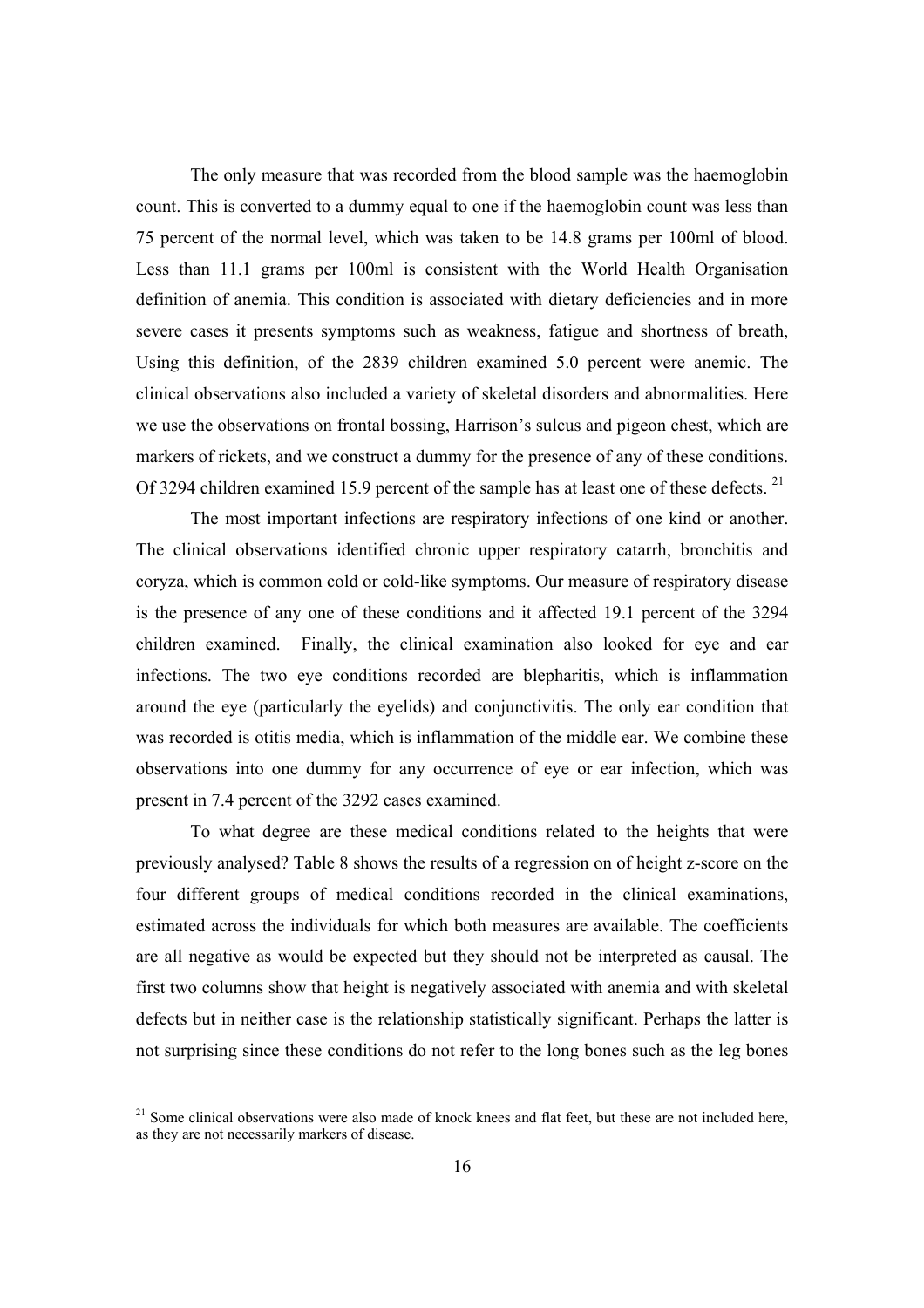which are key determinant of height. The third and fourth columns reveal significant correlations between height and the incidence of respiratory disease or eye and ear infections. While these results are consistent with a link between infection and growth, they 'explain' very little of the variation in height. In all likelihood this is because we do not have evidence on some of the main conditions that limit growth, and we lack systematically obtained information on the full history of infections.<sup>22</sup>

In order to explore the link between household circumstances and medical conditions we present regressions relating each condition to the same explanatory variables that were used in the earlier analysis of heights. As before, in order to focus on the effects at the family level, for each disease outcome, we take the average across all the children in the household who were subject to examination. The resulting variable for the average disease or infection rate ranges between zero and one, and so we perform tobit regression with censoring at the upper and lower bounds. Because some medical conditions are age-related we also include the average age of the children in the household. A variable for the sex composition was also introduced but was never significant and hence it is excluded from the reported regressions.<sup>23</sup>

 Table 9 shows that for all the conditions analysed the sign of the coefficient on income per capita is negative while that on the number of children is positive. It also shows that the incidence of disease was generally negatively related to age. For anemia, the association with income per capita is weak while the association with the number of children is stronger. The reverse is true for skeletal abnormalities. Respiratory infections are more strongly related both to per capita income and to the number of children. Eye and ear infections are strongly associated with family size, but not with income per capita. These results suggest that family size was particularly important for infectious diseases, consistent with the idea that larger families created adverse disease environments by increasing the rate of infection.

Table 10 probes a little deeper into the channels of influence by testing the associations with food expenditure, overcrowding and cleanliness. The first column

 $22$  However, the results are consistent with other evidence—see for instance Rona and Florey (1980) who examined the correlations between respiratory symptoms over the past year (as reported by parents) and heights of British children in the early 1970s.

<sup>&</sup>lt;sup>23</sup> These variables were not included in the earlier regressions because the z-scores for height adjust for sex and year of age.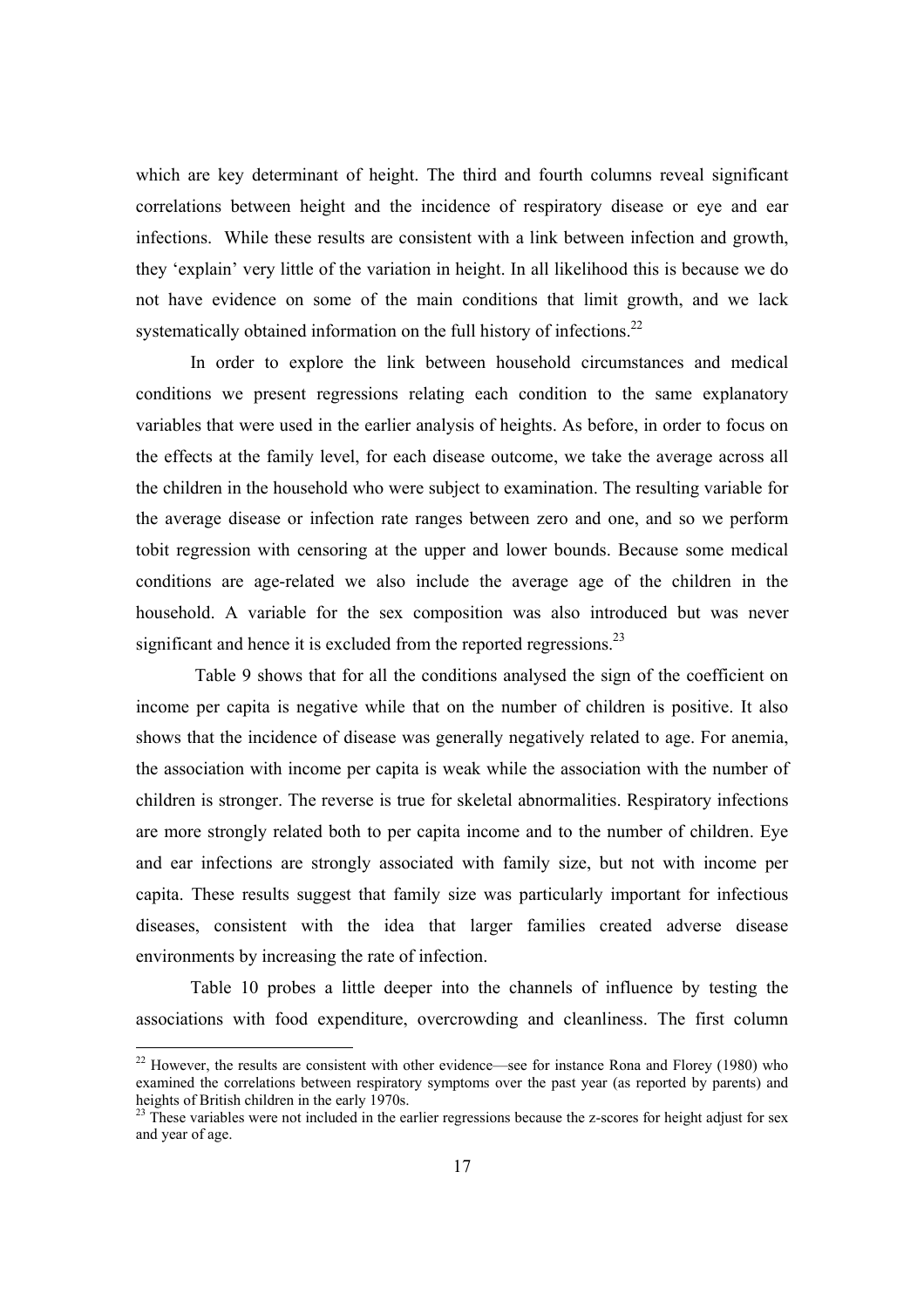indicates that anemia is strongly associated with per capita food expenditure but not with overcrowding. This makes sense as anemia is chiefly associated with dietary deficiency. Skeletal abnormalities are also inversely associated with per capita food expenditure but there is only a weak positive association with overcrowding. By contrast respiratory infections are strongly positively associated with overcrowding as well as inversely associated with food expenditure per capita. This result parallels that for the number of children in Table 9. It suggests that the spread of infection within the household was greater the more crowded the house. That finding is replicated for ear or eye infections which are also likely to have been passed between individuals in the household. The effect of cleanliness, while always giving the expected sign is only significant at the 5 percent level for anemia and for ear and eye infections.

The results reported in this section offer some support for the argument that the variables that determine heights are also associated with the disease environment in the household. Although the inferences are necessarily limited, they provide some corroborative evidence for an association between the degree of crowding and the spread of infectious disease. This in turn suggests that the negative effect of the number of children in the household on their average height that was reported in Tables 3 and 5 operates largely through the channel of recurrent infections arresting growth.

#### **Explaining Heights 1886-1938**

 As mentioned earlier there is evidence of a rapid increase in heights from the turn of the century onwards. Here we use our results on heights to 'explain' that improvement. Of course we must be careful in inferring the causes of change over time based on crosssectional estimates. In order not to overstate the effects over time we use the relevant OLS coefficients, which are more precisely estimated and which, if anything, are biased towards zero.

 In order to trace the likely effects of changing income and family composition over time and to be consistent with the families in the Boyd Orr Cohort we focus on a standard family type—working class male-headed households with a non-working wife and at least one child present. Table 11 offers some stylised facts for this classic family type and the basis for these calculations is given in the notes to the table. The dates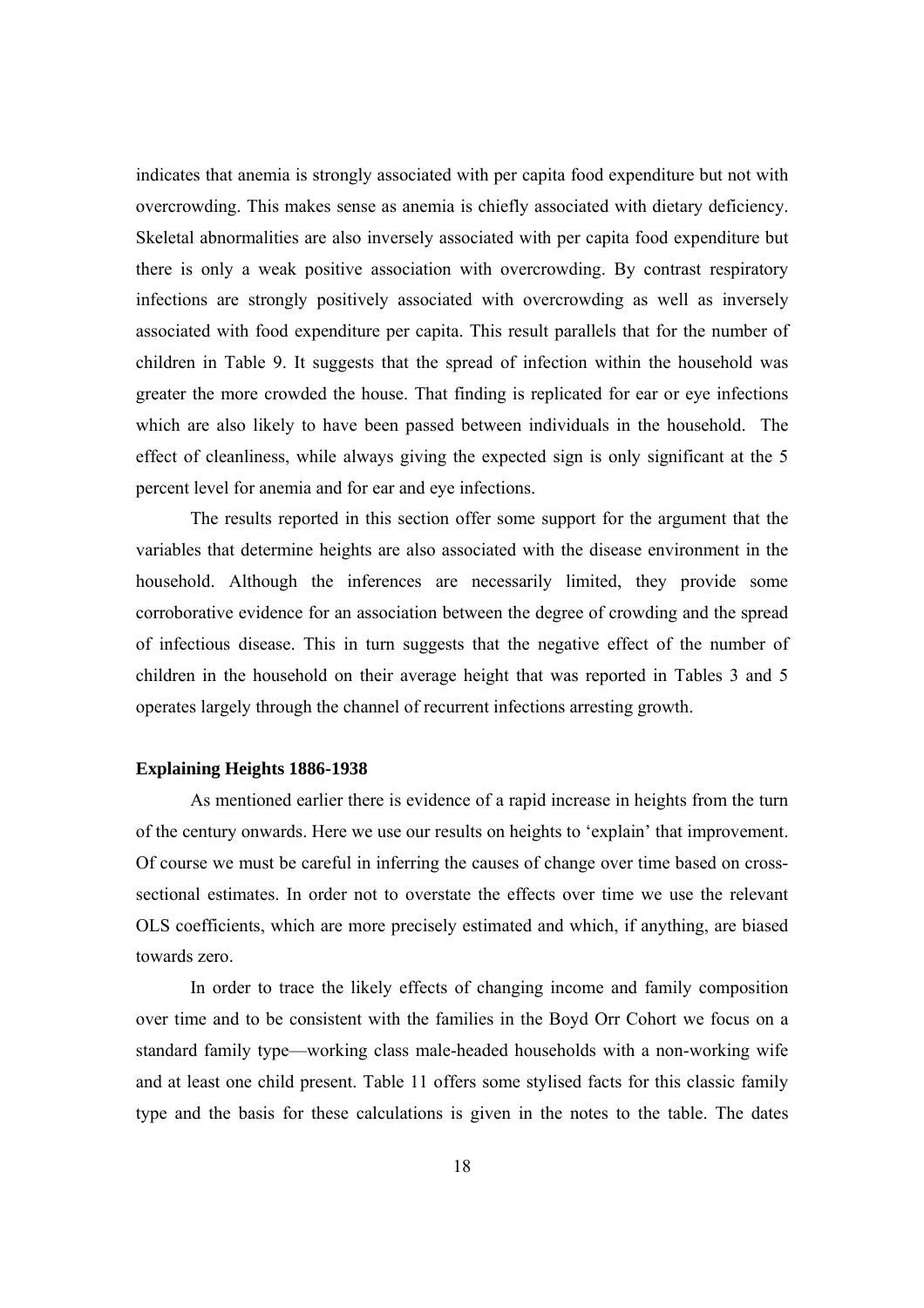chosen are those of the Board of Trade or Ministry of Labour wage surveys of 1886, 1906 and 1938. The latter two dates are also close to the surveys of working class budgets undertaken in 1904 and 1938. The calculations in the fourth row of Table 11 show dramatic increases in family income per capita, which was due to the combination of increasing real earnings and decreasing family size.

Taking an increase of one income category in the Boyd Orr survey to be worth five shillings, the increase in per capita income between 1906 and 1938 would be equivalent to  $6.7/5 = 1.34$ . Using the coefficients in the third column of Table 3, the effect of rising income per capita increased height by  $0.258 \times 1.34 = 0.35$  standard deviations. The direct effect of falling family size increased heights by  $(-)$  0.073  $\times$  (-) 1.7  $= 0.12$  standard deviations. The total effect of  $0.35 + 0.12 = 0.47$  standard deviations equates to an increase in height of 2.9cm for eight year olds and it accounts for nearly half of the increase in heights between 1906 and 1938. The effect of falling family size alone (holding wage rates constant at the 1906 level but allowing supplementary earnings to decline as family size decreases) increases height by 0.29 standard deviations. Thus about three fifths of the explained part of the increase in heights is due to the direct and indirect effects of the fall in the number of children, which therefore accounts for around 30 percent of the total observed increase.

For the period from 1886 to 1906 the coefficient on income (column 3 of Table 3) implies an increase of  $0.258 \times 0.57 = 0.15$  standard deviations due to per capita income and an increase of (-)  $0.073 \times$  (-)  $1.1 = 0.08$  standard deviations due to the direct family size effect. Together these effects add 1.4 cm to the height of eight year-olds. This would probably account for about three quarters of the increase in heights across these two decades and more than half of that effect is due to falling family size (holding wage rates constant).

Two observations flow from these calculations. First, over the half century from 1886 changes in per capita income and family size increased the height of eight-year olds by 4.2cm, with about 2.6cm, or around a third of the total observed increase, due to falling family size. The second point is that is that falling family size also contributed to the acceleration in heights, starting at zero before the 1880s, adding 0.4cm per decade from then up to 1906 and 0.6 cm per decade from 1906 to 1938. But after the turn of the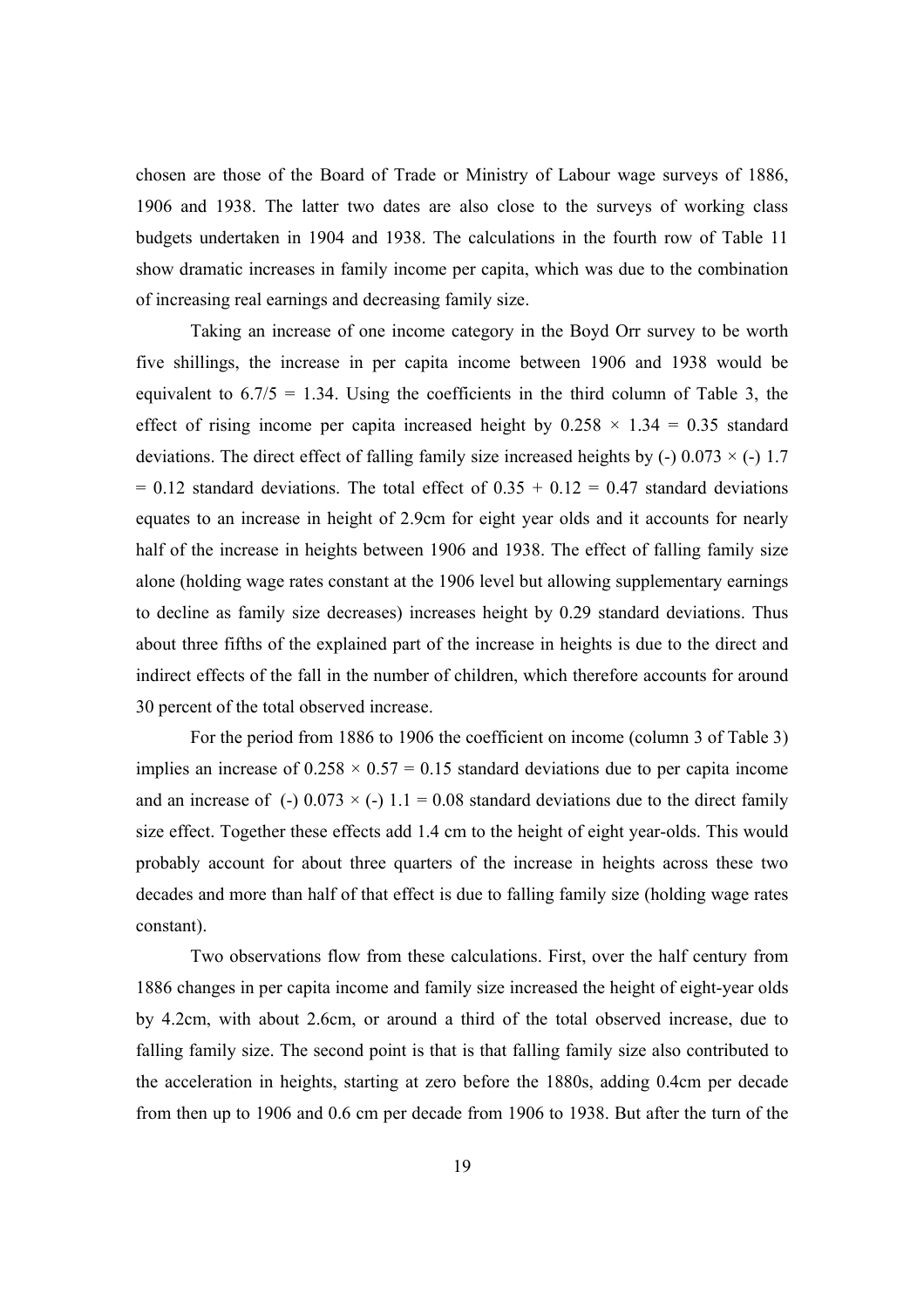century declining family size and increasing real income are only part of the story and these effects leave room for other factors such as improved knowledge of child health and nutrition as well as improvements in sanitation and housing infrastructure.

It is interesting also to consider predictions over time from the estimates that include per capita food expenditure and overcrowding. These are more speculative because there is a greater element of choice over expenditure on food, housing and other goods. For the classic family with children we estimate that between 1906 and 1938 food expenditure per capita increased by about 2.2 shillings while the number of persons per room fell by about 0.2. Applying these figures to the coefficients in the first column of Table 6 gives a total effect of  $0.270 \times (1.2/2) = 0.30$  standard deviations due to food expenditure and (-)  $0.086 \times$  (-)  $0.2 = 0.02$  due to the reduction in crowding. These effects amount to an increase in height of about 1.9 cm for an eight year-old, two thirds of which is due to the direct and indirect effects of falling family size.

The predictions based on food expenditure and persons per room 'explain' rather less of the increase in heights than those based on income per capita and the number of children. This is probably because the former fails to reflect the improvement in the quality of housing, some of which is captured in the effects of cleanliness and housing conditions that feature in Tables 6 and 7. How such qualitative variables might have evolved is difficult to judge, but the effects could have been substantial. In his surveys of York Rowntree (1941, p. 225-6) found that between 1899 and 1936 the share of working class families living in slums fell from 25.5 percent to 11.3 percent, while those living in the best quality housing increased from 12.7 percent to 34.1 percent. Much of the improvement in housing quality was due to the postwar building programme of York Corporation. If, as suggested above, cleanliness in the domestic environment owes much to the quality of housing itself, then this would make a further, possibly substantial, contribution to the remarkable improvement in the health of children in the decades following the First World War.

#### **Conclusion**

Using a unique survey of working class families for the late 1930s we have found that the heights of children are positively related to income per capita and negatively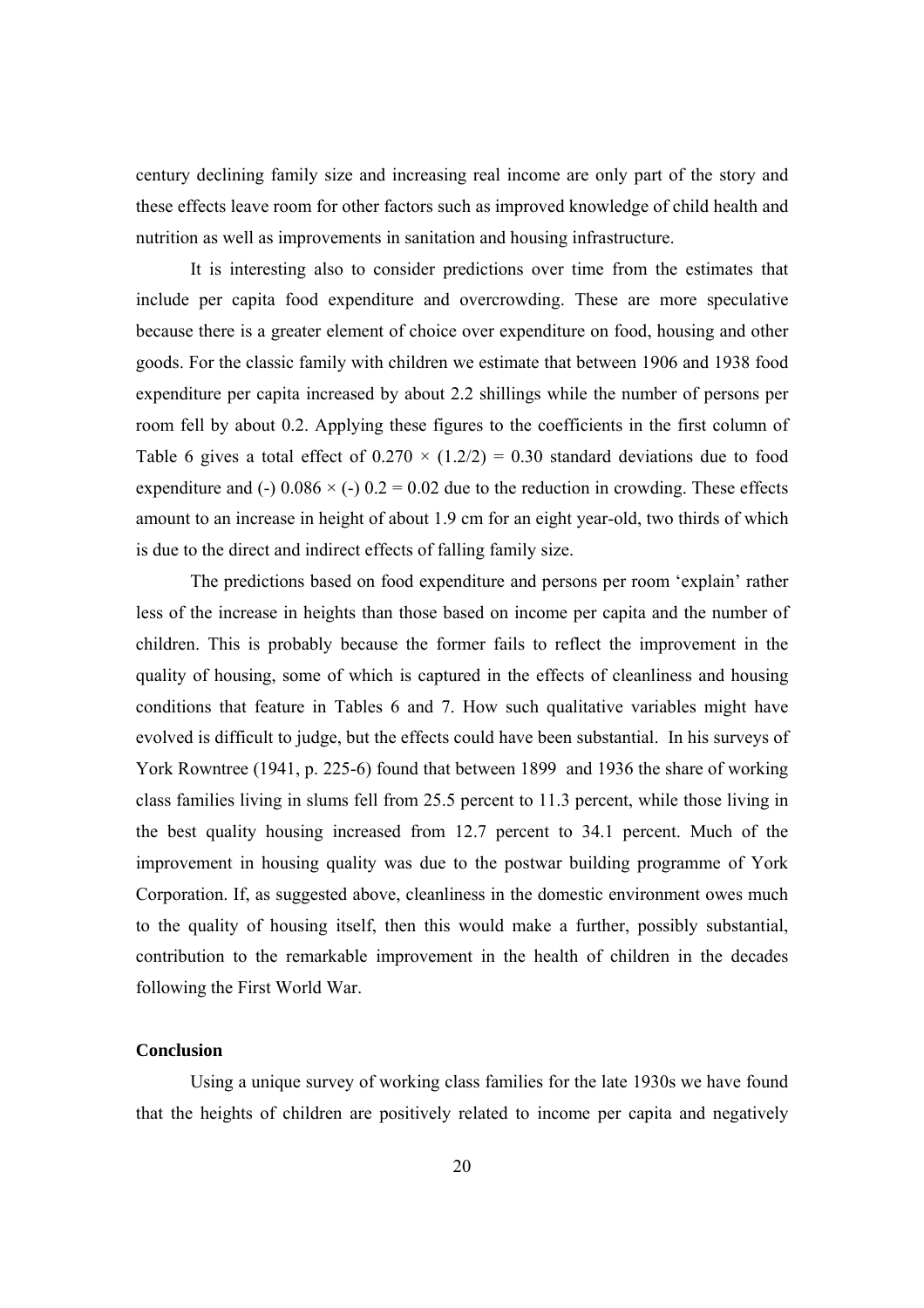related to the number of children in the family. These effects can be further decomposed into those factors that are associated with nutrition and those that are associated with disease, both of which affect growth during childhood. While nutrition is mainly associated with per capita expenditure on food, the spread of infectious disease within the household was exacerbated by overcrowding and poor quality housing. Our examination of medical conditions suggests that infectious diseases were closely associated with the degree of crowding within the household. Thus the number of siblings in the family negatively affected the health of children, both through reducing per capita food expenditure and by worsening the disease environment.

These findings suggest an answer to the puzzle of why the health of children (and their subsequent outcomes as adults) improved so dramatically in the first half of the twentieth century. All the evidence points to a distinct acceleration in the rate of increase in the heights of children around age 8-10, from less than 1cm per decade in the late nineteenth century to more than 2 cm per decade in the first half of the twentieth century. In the late nineteenth century rising incomes brought better nutrition, with consequent improvements in health and height. But the external disease environment improved only slowly as the effect of public health improvements were offset by growing urbanization and increasing population density. This is reflected in the fact that while child mortality rates fell as a result of improved nutrition, the infant mortality rate remained obstinately high.

In the first half of the twentieth century real wages increased no faster on average than they had in the previous half century. Yet the dramatic fall in fertility meant that, for households with children, income per capita increased more strongly and poverty rates declined more rapidly than they would have otherwise. It also meant an improvement in the disease environment within the household as the degree of crowding decreased. More rapid improvements in urban infrastructure, in housing quality, and in practical knowledge of hygiene probably explain most of the improvement in child health that is not accounted for by rising family income and falling family size. But improvements in medical technology contributed little, because the discovery or diffusion of most of the new medical treatments came too late to confer much benefit on working class families until after the Second World War. Taken together, these trends suggest that unless we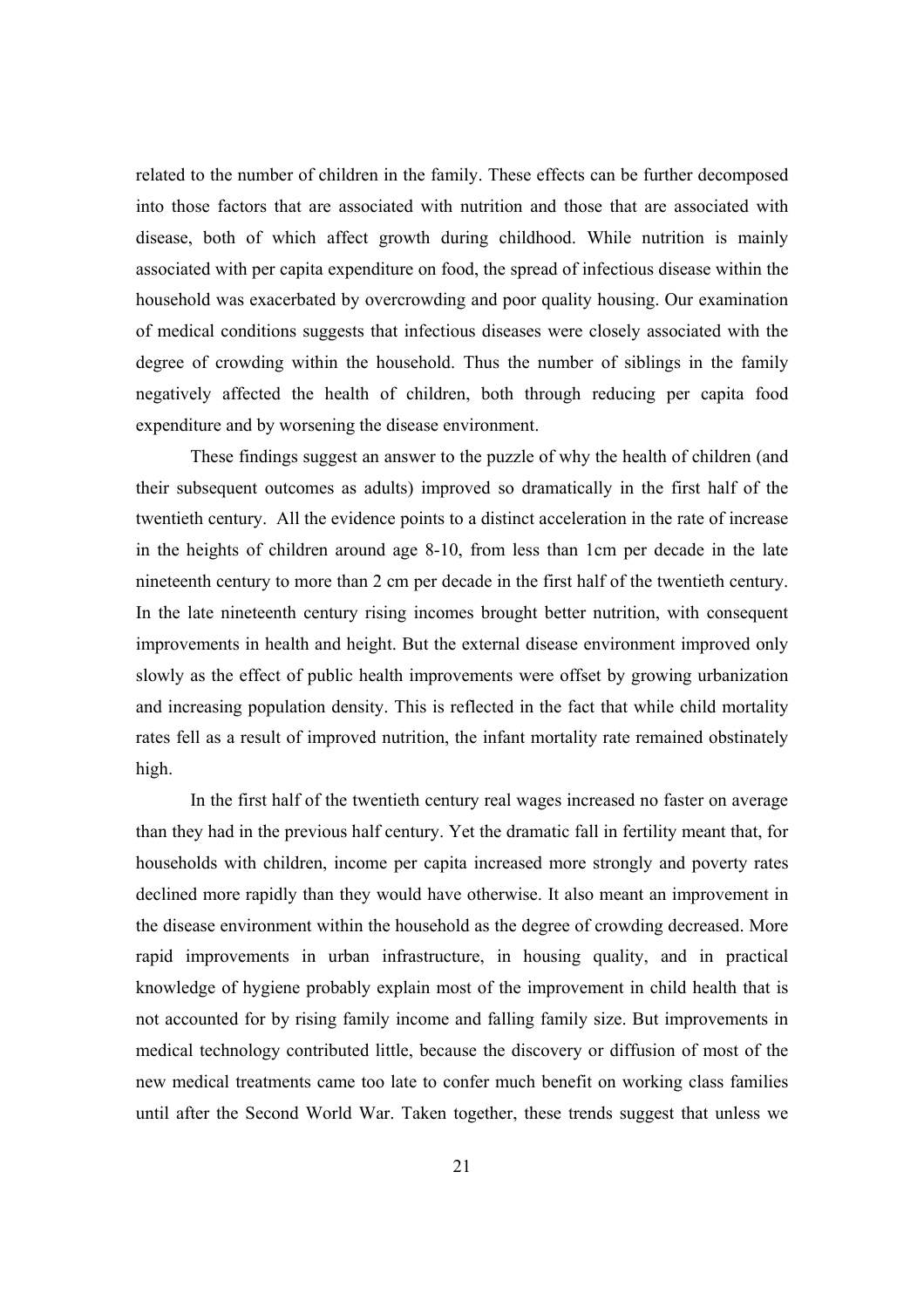recognise the effect of falling family size it is difficult to fully account for the sharp improvements in child health in the half century before the advent of the National Health Service.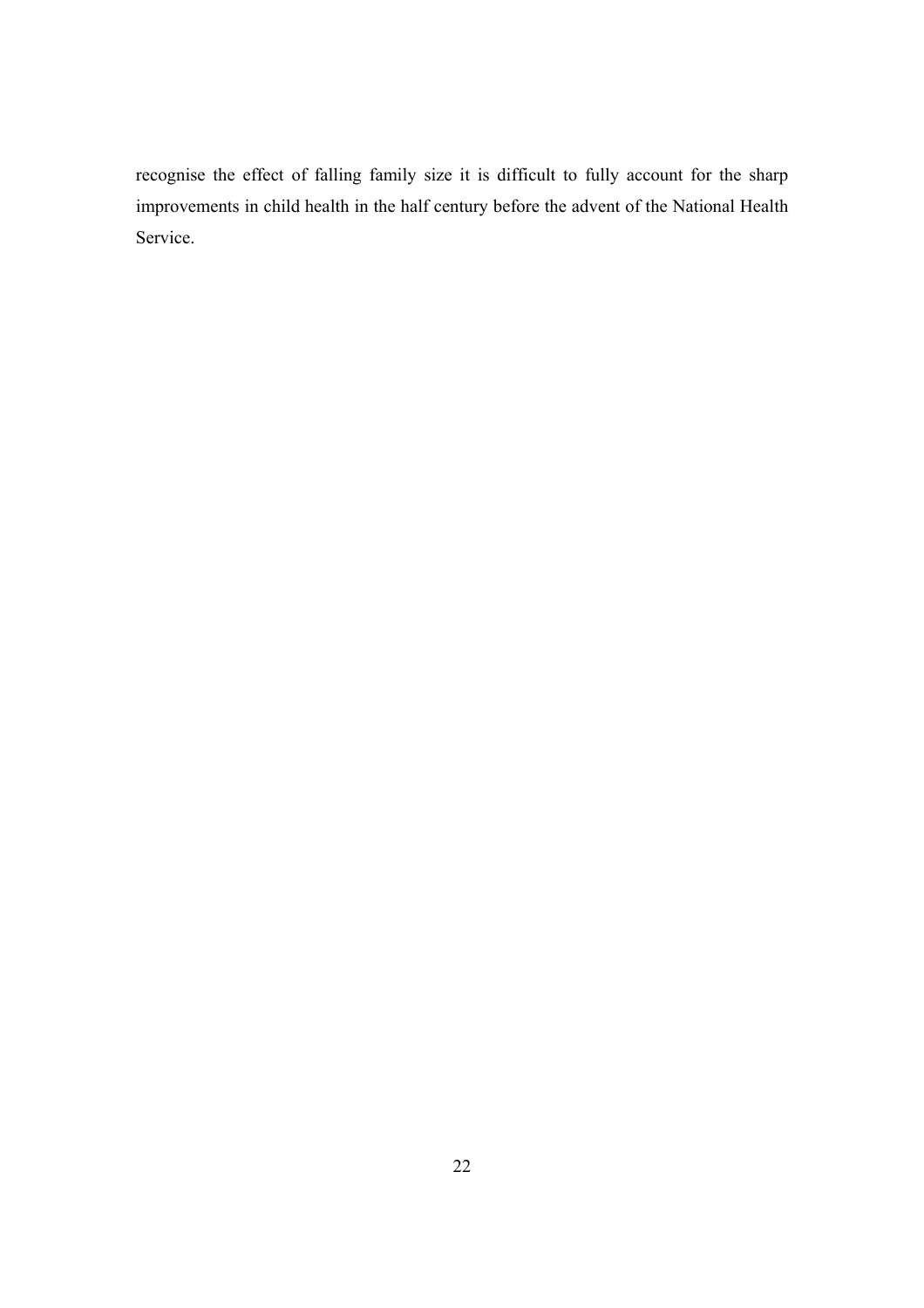#### **References**

- Baten, J. (2007), "Global Height Trends in Industrial and Developing Countries, 1810- 1984: An Overview," Unpublished paper: University of Tübingen.
- Becker, G. S. and Lewis, H. G. (1973), "On the Interaction between the Quantity and Quality of Children," *Journal of Political Economy,* 81, pp. S279-S288.
- Becker, G. S. and Tomes, N. (1976), Child Endowments and the Quantity and Quality of Children," *Journal of Political Economy*, 84, pp. S143-S162.
- Bell, F. and Millward, R. (1998), "Public Health Expenditures and Mortality in England and Wales, 1870-1914,"*Continuity and Change,* 13, pp. 221-249.
- Booth, A. L. and Kee, H. J. (2007), "Birth Order Matters: The Effect of Family Size and Birth Order on Educational Attainment," Revised version of IZA Discussion Paper 1713.
- Bowley, A. L. (1937), *Wages and Income in the United Kingdom since 1800*, Cambridge: Cambridge University Press.
- Bowley, A. L. (1941), "Earnings and Prices, 1904, 1914 and 1937-38," *Review of Economic Studies,* 8, pp. 129-142.
- Boyd Orr, J. (1936), *Food Health and Income: A Survey of Adequacy of Diet in Relation to Income,* London: Macmillan.
- Boyne, A. W., Aitken, F. C. and Leitch, I. (1957), "Secular Change in Height and Weight of British Schoolchildren, Including an Analysis of Measurements of English Children in Primary Schools: 1911-1953," *Nutrition Abstracts and Reviews,* 27, pp. 1-18.
- Cage, R. A. and Foster, J. (2002), "Overcrowding and Infant Mortality: A Tale of Two Cities," *Scottish Journal of Political Economy*, 49, pp. 129-149.
- Clements, E. M. B. (1953), "Changes in the Mean Stature and Weight of British Children Over the Past Seventy Years," *British Medical Journal*, October 24<sup>th</sup>, pp 897-902.
- Cutler, D. and Miller, G. (2005), "The Role of Public Health Improvements in Health Advances: The Twentieth Century United States," *Demography,* 42, pp. 1-22.
- Dyhouse, C. (1978), "Working Class Mothers and Infant Mortality in England, 1895- 1914," *Journal of Social History,* 12, pp. 248-267.
- Elo, I. T. and Preston, S. H. (1992), "Effects of Early Life Conditions on Adult Mortality: A Review," *Population Index*, 58, pp. 186-212.
- Feinstein, C. H. (1995), "Changes in Nominal Wages, the Cost of Living and Real Wages in the United Kingdom over Two Centuries," in P. Scholliers and V. Zamagni (eds.) *Labour's Reward,* Aldershot: Edward Elgar.
- Fildes, V. (1998), "Infant Feeding Practices and Infant Mortality in England, 1900-1919," *Continuity and Change*, 13, pp. 251-280.
- Floud, R. (1994), "The Heights of Europeans since 1750: A New Source for European Economic History," in J. Komlos (ed.), *Stature, Living Standards and Economic Development,* Chicago: University of Chicago Press.
- Floud, R., Wachter, K., and Gregory, A. (1990), *Height, Health and History: Nutritional Status in the United Kingdom, 1750-1980*, Cambridge: Cambridge University Press.
- Fogel, R. W. (2004), *Escape from Hunger and Premature Death, 1700-2100,* Cambridge: Cambridge University Press.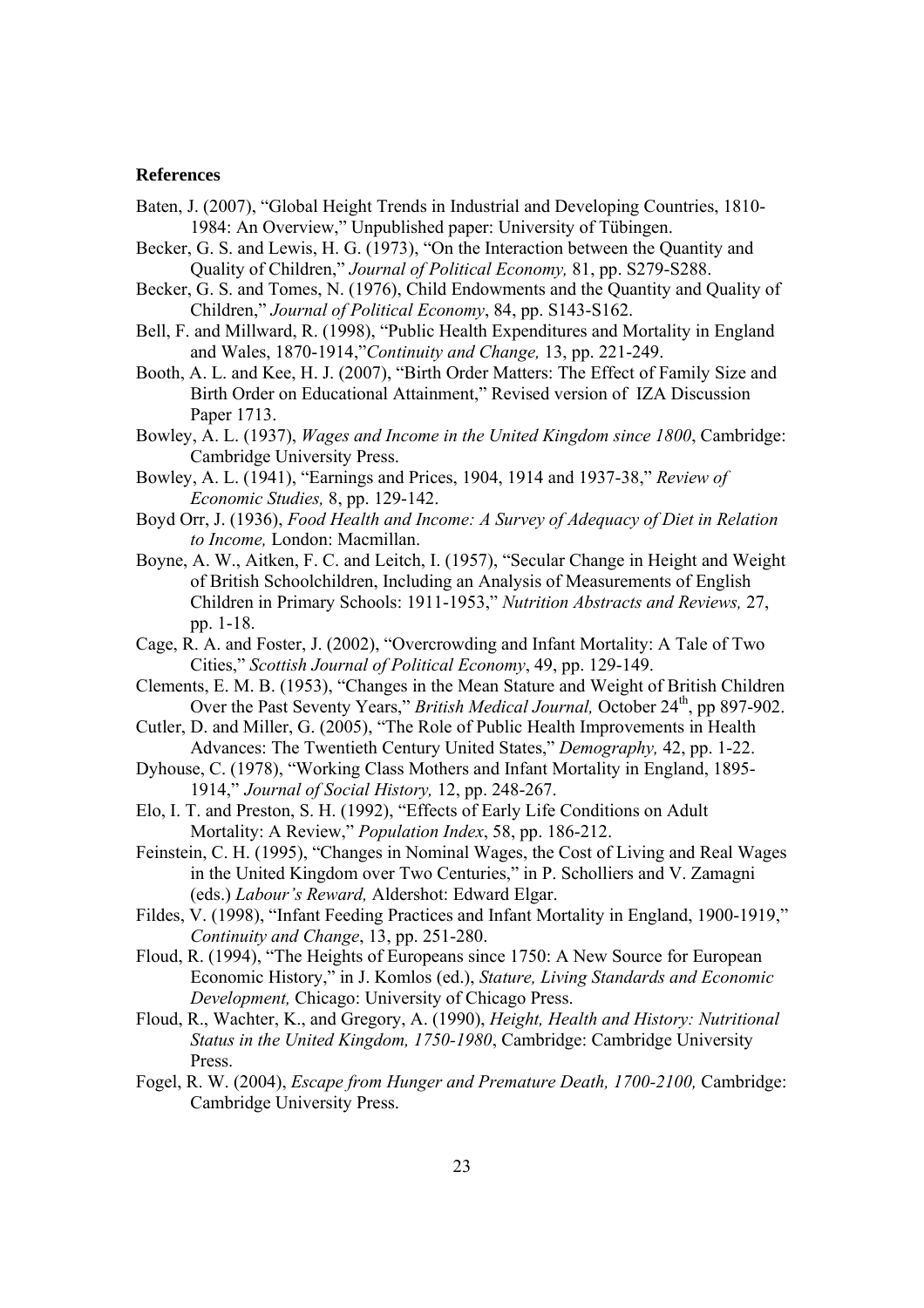- Galobardes, B., Lynch, J. W. and Davey Smith, G. (2004), "Childhood Socioeconomic Circumstances and Cause-Specific Mortality in Adulthood: Systematic Review and Interpretation," *Epidemiologic Reviews*, 26, pp. 7-21.
- Garrett, E., Reid, A., Schürer, K. and Szreter, S. (2001), *Changing Family Size in England and Wales: Place, Class and Demography, 1891-1911.* Cambridge: Cambridge University Press.
- Gazeley, I. and Newell, A. (2007), "Poverty in Britain in 1904: An Early Social Survey Rediscovered," IZA Discussion Paper No. 3046, Bonn: IZA
- Gunnell, D., Davey Smith, G., Frankel, S., Nanchahal, K., Braddon, F. E., Pemberton, J. and Peters, T. J. (1998a), "Childhood Leg Length and Adult Mortality: Follow up of the Carnegie (Boyd Orr) Survey of Diet and Health in Pre-War Britain," *Journal of Epidemiology and Community Health*, 52, pp. 142-152.
- Gunnell, D., Davey Smith, G., Holly, J. M. P. and Frankel, S. (1998b), "Leg Length and Risk of Cancer in the Boyd Orr Cohort," *British Medical Journal,* 317, pp. 1350-1.
- Haines, M R. (2004), "Growing Incomes, Shrinking People—Can Economic Development be Hazardous to Your Health?" *Social Science History,* 28, pp. 249- 270.
- Hanusheck, E. (1992), "The Trade-off between Child Quality and Quantity," *Journal of Political Economy*, 100, pp. 894-117.
- Harris, B. (1994), "The Height of Schoolchildren in Britain, 1900-1950," pp. 25-38. in J. Komlos (ed.) *Stature, Living Standards and Economic Development,* Chicago: University of Chicago Press.
- Harris, B. (1995), *The Health of the Schoolchild: A History of the School Medical Service in England and Wales,* Buckingham: Open University Press.
- Hatton, T. J. and Martin, R. M. (2008), "The Effects on Stature of Poverty, Family Size and Birth Order: British Children in the 1930s," IZA Discussion Paper 3314 Bonn: IZA.
- Humphries, J. (2007), " 'Because they are too menny...' Children, Mothers, and Fertility Decline: The Evidence from Working-class Autobiographies of the Eighteenth and Nineteenth Centuries," in A. Janssens (ed.), *Gendering the Fertility Decline in the Western World,* Bern: Peter Lang, pp. 113-150.
- Jackson, R. V. and Thomas, M. (1995), "Height, Weight and Wellbeing: Sydney Schoolchildren in the Early Twentieth Century," *Australian Economic History Review,* 35, pp. 39-65.
- Johnson, P. A. and Nicholas, S. (1997), "Health and Welfare of Women in the United Kingdom, 1795-1920, in R. H. Steckel and R. Floud (eds.) (1997), *Health and Welfare during Industrialization,* Chicago: University of Chicago Press.
- Karn, M. N. (1937), "Summary of Results of Investigations into the Height and Weight of Children in the British Working Classes during the Last Hundred Years," *Annals of Eugenics*, 7, pp. 376-398.
- Lee, C. H. (1991), "Regional Inequalities in Infant Mortality in Britain, 1861-1971: Patterns and Hypotheses," *Population Studies,* 45, pp. 55-65.
- Martin, R. M., Gunnell, D., Pemberton, J., Frankel, S. and Davey Smith, G. (2005), "Cohort Profile: The Boyd Orr Cohort - An Historical Cohort Study Based on the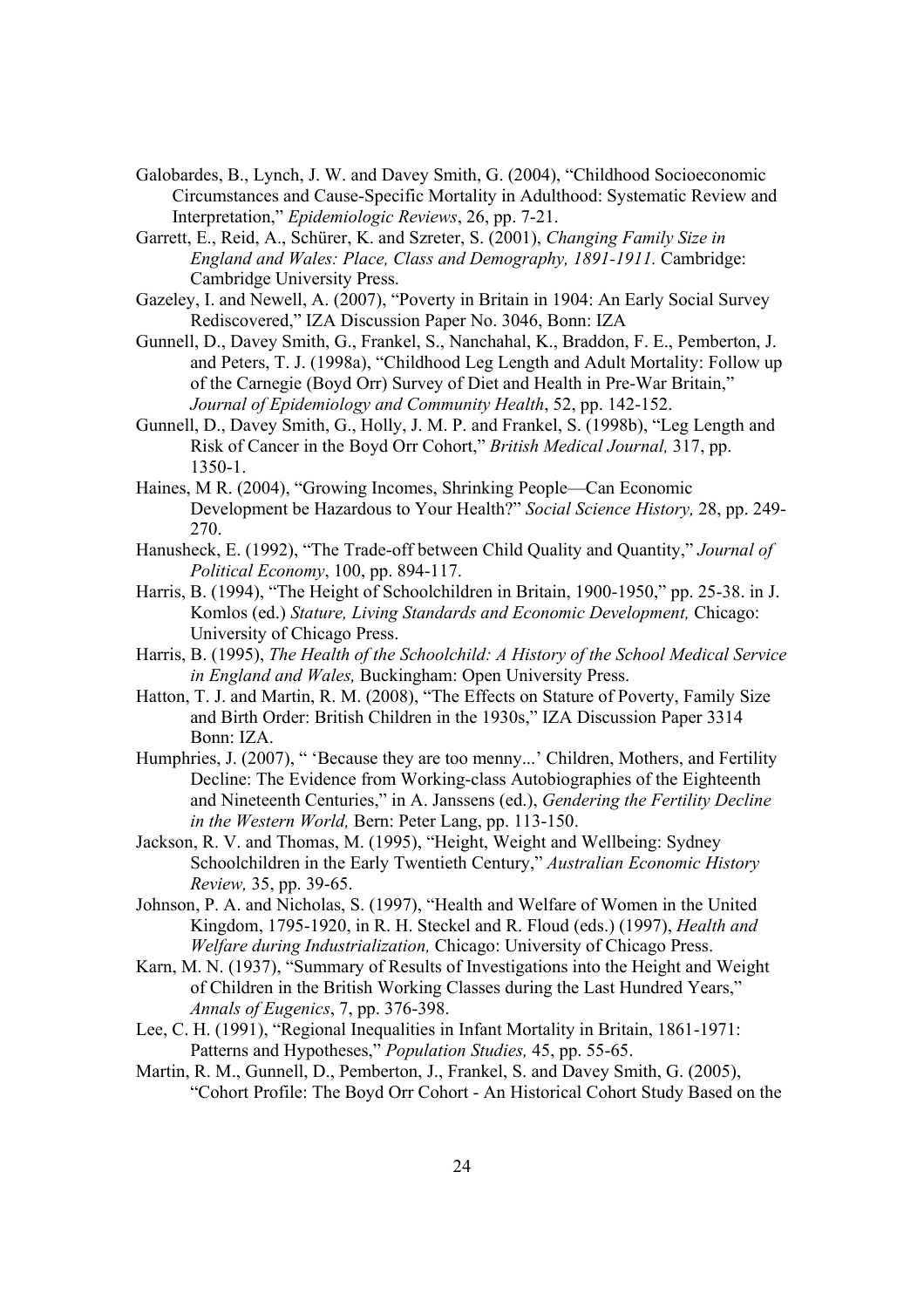65 Year Follow-up of the Carnegie Survey of Diet and Health (1937-39)," *International Journal of Epidemiology*, 34, pp. 742-749.

McKeown, T. (1976), *The Modern Rise of Population,* London: Edward Arnold.

- McKeown, T., Record, R. G. and Turner, R. D. (1975), "An Interpretation of the Decline of Mortality in England and Wales During the Twentieth Century," *Population Studies,* 29, 391-422.
- Millward, R. and Bell, F. (1998), "Economic Factors in the Decline of Mortality in Late Nineteenth Century Britain," *European Review of Economic History*, 2, 263-288.
- Millward, R. and Bell, F. (2001), "Infant Mortality in Victorian Britain: the Mother as Medium," *Economic History Review,* 54, pp. 699-733.
- Mokyr, J. (2000), "Why "More Work for Mother?" Knowledge and Household Behavior, 1870-1945," *Journal of Economic History,* 60, pp. 1-41.
- Office of Population Censuses and Surveys (OPCS) (1987), *Birth Statistics: Historical Series of Statistics from Registrations of Births in England and Wales, 1937-1983,* London: HMSO.
- Prais, S. J. and Houthakker, H. S. (1955), *The Analysis of Family Budgets,* Cambridge: Cambridge University Press.
- Preston, S and Haines, M. (1991), *The Fatal Years: Child Mortality in Late Nineteenth Century America,* Princeton: Princeton University Press.

Registrar General (2004), *Mortality Statistics: Review of the Registrar General on Deaths in England and Wales*, London: HMSO.

- Reves, R. (1985), "Declining Fertility in England and Wales as a Major Cause of the Twentieth Century Decline in Mortality," *American Journal of Epidemiology,*  122, pp. 112-126.
- Riggs, P. (1994), "The Standard of Living in Scotland, 1800-1850," in J. Komlos (ed.) *Stature, Living Standards and Economic Development,* Chicago: University of Chicago Press.
- Rona, R. J. and Florey, C. duV. (1980), "National Study of Health and Growth: Respiratory Symptoms and Height in Primary Schoolchildren," *International Journal of Epidemiology,* 9, pp. 35-43.
- Routh, G. (1965), *Occupation and Pay in Great Britain, 1906-1960,* London: Cambridge University Press.
- Rowett Institute (1955). *Family Diet and Health in Pre-War Britain*. Dunfermline: Carnegie UK Trust.
- Rowntree, B. S. (1901), *Poverty: A Study of Town Life*, London: Macmillan.
- Rowntree, B. S. (1941), *Poverty and Progress: A Second Social Survey of York,* London: Longmans Green.
- Rosenbaum, S. (1988), "100 Years of Heights and Weights," *Journal of the Royal Statistical Society,* Series A, 151, pp. 276-309.
- Scott, P. (2008), "Did Owner Occupation Lead to Smaller Families for Interwar Working-class Households?" *Economic History Review,* 61, pp. 99-124.
- Steckel, R. H. (1995), "Stature and the Standard of Living," *Journal of Economic Literature,* 33, pp. 1903-1940.
- Steckel, R. H. (2008), "Heights and Human Welfare: Recent Developments and New Directions," *Explorations in Economic History,* (forthcoming).
- Steckel, R. H. and Floud, R. (eds.) (1997), *Health and Welfare during Industrialization,*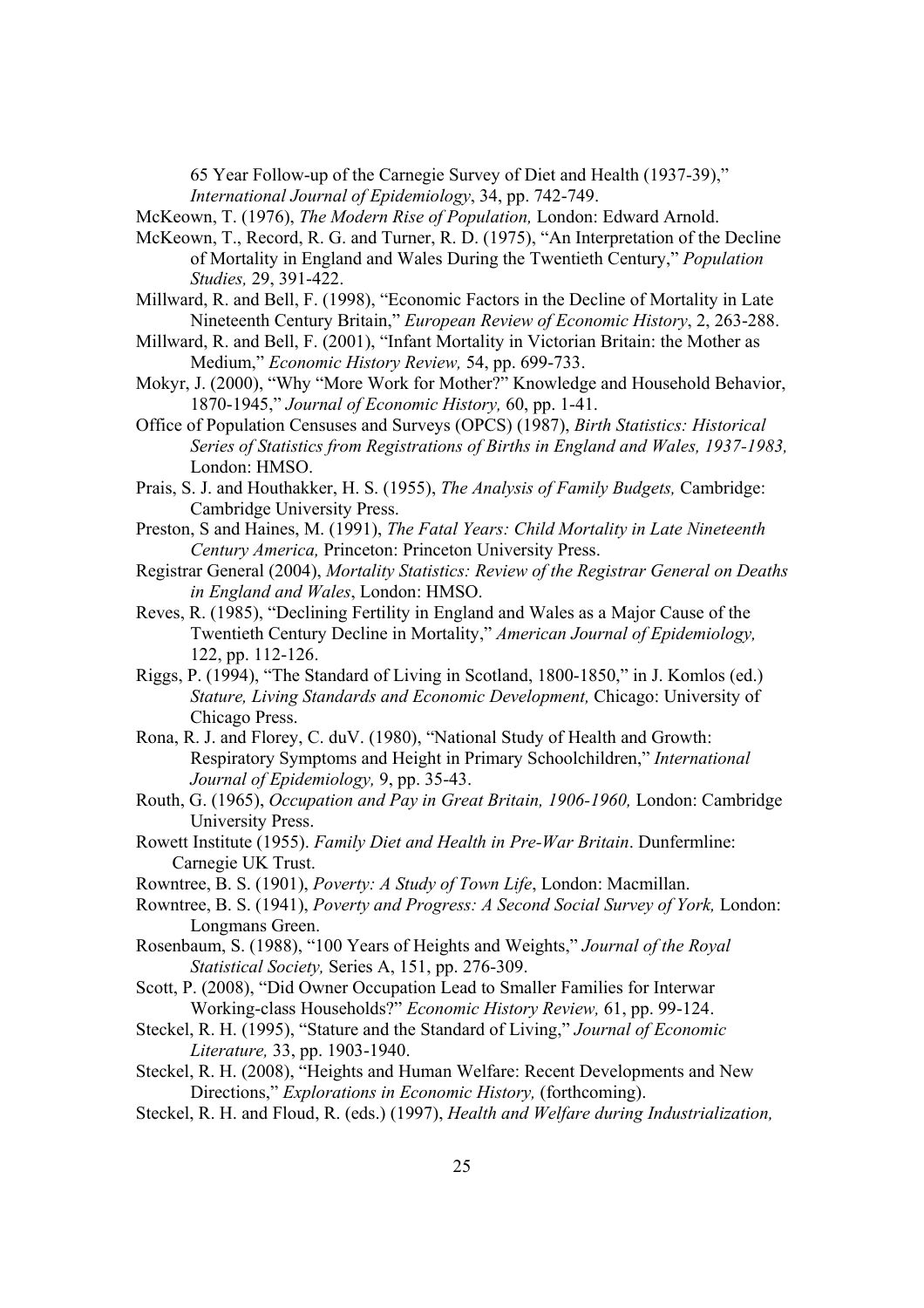Chicago: University of Chicago Press.

- Weir, D. R. (1993), "Parental Consumption Decisions and Child Health during the Early French Fertility Decline, 1790-1914," *Journal of Economic History,* 53, pp. 259- 274.
- Whitwell, G., de Souza, C. and Nicholas, S. (1997), "Height, Health and Economic Growth in Australia, 1860-1940," in R. H. Steckel and R. Floud, (eds.) (1997), *Health and Welfare during Industrialization,* Chicago: University of Chicago Press.
- Williamson, J. G. (1990), *Coping with City Growth during the British Industrial Revolution,* Cambridge: Cambridge University Press.
- Woods, R. I., Watterson, P. A. and Woodward, J. H. (1989), "The Causes of Rapid Infant Mortality Decline in England and Wales, 1861-1921, Part I," *Population Studies,* 42, pp.346-366.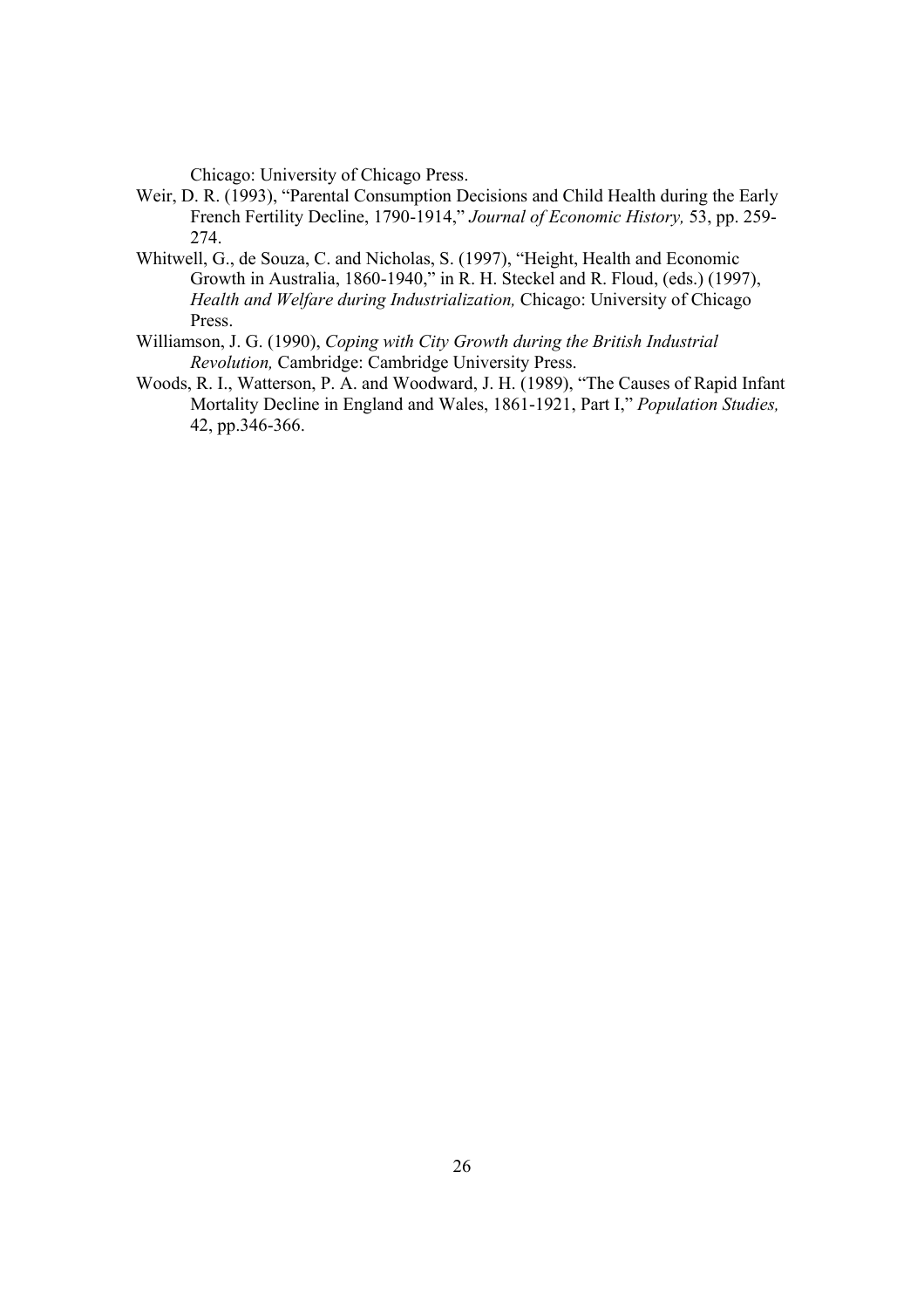|         | Army Recruits |          | Christ's Hospital Boys           |         |         |          |
|---------|---------------|----------|----------------------------------|---------|---------|----------|
|         | Age 18        | Age $20$ |                                  | Age 10  | Age 12  | Age $14$ |
| 1860-64 | 166.1         | 167.1    | 1870s                            | 130.1   | 137.8   | 146.4    |
| 1880-84 | 164.3         | 166.1    | 1906-18                          | 132.7   | 140.4   | 149.9    |
| 1885-89 | 162.3         | 165.9    | 1919-22                          | 132.4   | 142.4   | 152.0    |
| 1890-94 | 162.8         | 166.9    | 1923-26                          | 135.4   | 143.5   | 154.0    |
| 1895-99 | 163.1         | 167.1    | 1927-30                          | 135.7   | 143.6   | 154.7    |
| 1900-04 | 163.8         | 166.9    | 1930-33                          | 136.0   | 145.3   | 155.6    |
| 1905-09 | 164.3         | 168.7    |                                  |         |         |          |
| 1910-13 | 164.8         | 168.1    |                                  |         |         |          |
|         |               |          |                                  |         |         |          |
|         |               |          | School Children in British Towns |         |         |          |
|         | Boys 5        | Boys 8   | Boys 12                          | Girls 5 | Girls 8 | Girls 12 |
| 1908-11 | 101.4         | 117.4    | 135.0                            | 101.0   | 114.9   | 135.2    |
| 1912-15 | 101.9         | 118.3    | 134.9                            | 101.8   | 117.2   | 135.5    |
| 1916-19 | 102.2         | 119.2    | 135.6                            | 102.2   | 117.3   | 135.4    |
| 1920-23 | 103.1         | 119.7    | 135.3                            | 102.5   | 118.8   | 135.9    |
| 1924-27 | 104.0         | 121.0    | 136.4                            | 103.4   | 119.6   | 137.3    |
| 1928-31 | 104.1         | 121.8    | 137.9                            | 104.2   | 120.5   | 138.6    |
|         | 104.8         | 123.1    | 139.0                            | 104.7   | 121.3   | 139.8    |
| 1932-35 |               |          |                                  |         |         |          |
| 1936-39 | 105.7         | 123.7    | 139.6                            | 105.5   | 122.4   | 141.1    |

**Table 1 Heights of Army Recruits and School Children, 1860-1939** 

Notes: Heights of Army Recruits (adjusted for truncation) from Rosenbaum (1988) Table 1 p. 282; heights of boys at Christ's Hospital from Rosenbaum (1988), Table 8 p. 288. Heights of school children in British Towns calculated from data collected by Bernard Harris and supplied by the AHDS at the University of Essex. The underlying data is an unbalanced panel of average heights by age and by town. The figure calculated for each year, is based on the coefficients on the year dummies in regressions for each age and sex, which include town fixed effects. The regressions also include an adjustment for the difference between the year of age and the estimated average age of the children in each observation (i.e. if the average age of eight year olds in a given observation is 8.5 then the variable takes the value 0.5). The omitted category (the intercept) is Aberdeen in 1908.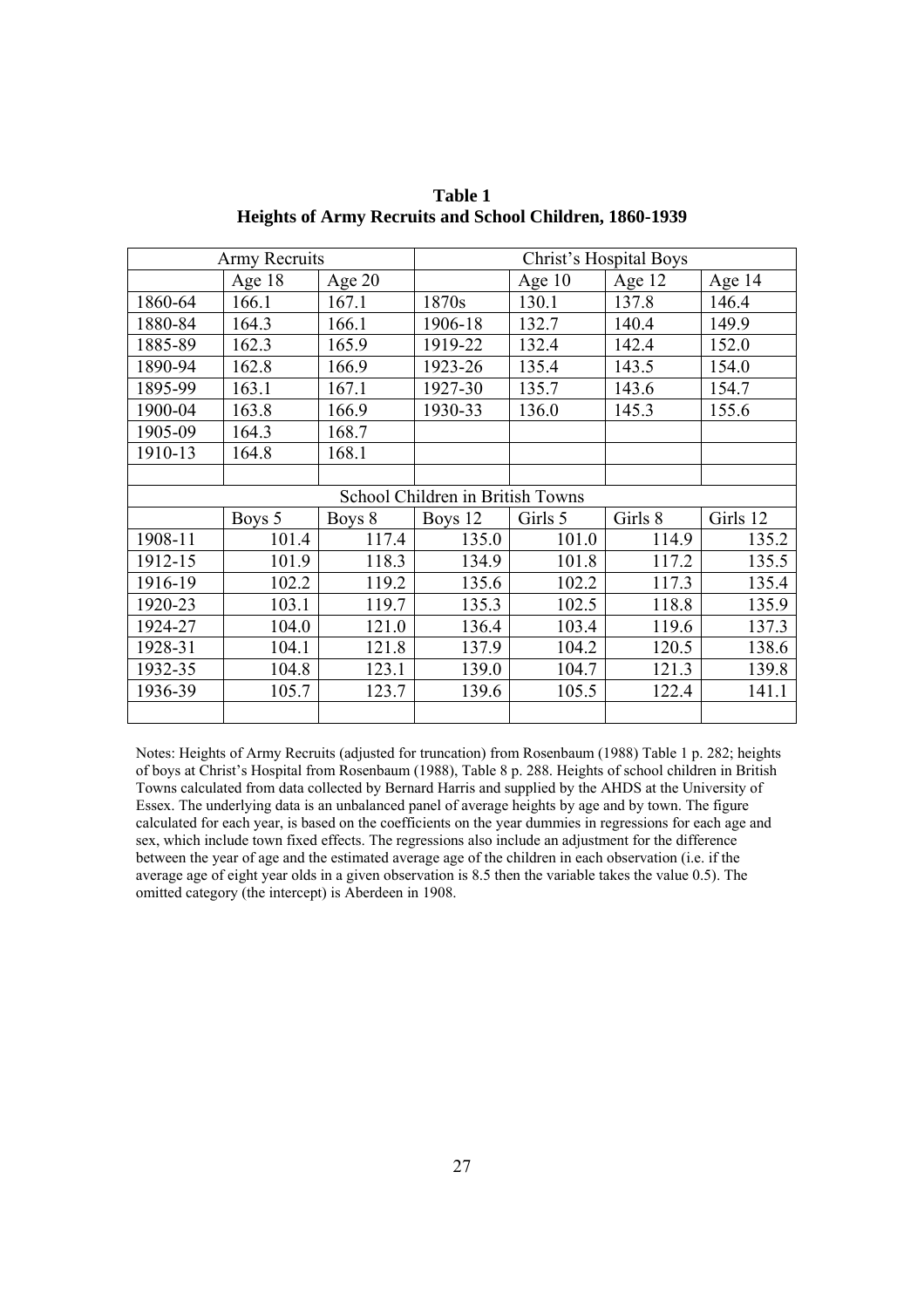| Ш |  |
|---|--|
|---|--|

### **Characteristics of Children who were Measured in the Boyd Orr Survey**

|                                       | By individual | By household |
|---------------------------------------|---------------|--------------|
| No of cases                           | 2946          | 1131         |
| Individual characteristics            |               |              |
| Average age                           | 7.92          | 7.85         |
| Percent female                        | 52.7          | 53.9         |
| Household characteristics             |               |              |
| Number of children in family          | 4.56          | 3.74         |
| Family size                           | 6.75          | 5.96         |
| Family income per capita $\leq 10s$   | 71.56         | 59.8         |
| Food expenditure per capita $\leq 5s$ | 54.75         | 43.50        |
| Persons per room $> 2$                | 43.76         | 42.01        |
| Clean house                           | 32.26         | 33.11        |
| Flush toilet inside                   | 35.40         | 37.00        |
| Good ventilation                      | 70.56         | 73.00        |

Note: due to missing data some of the means are calculated on a smaller number of observations as follows (individuals, households): income per capita (2911, 1112), persons per room (2605, 984), clean house (2734, 1045), flush toilet (2099, 786) good ventilation (2707, 1037).

### **Table 3**

### **Effect of Per-capita Income and Number of Children on Height**

|                    | <b>OLS</b> | IV       | <b>OLS</b> | IV       |
|--------------------|------------|----------|------------|----------|
| Constant           | $-0.408$   | $-0.562$ | $-0.025$   | 0.156    |
|                    | (8.06)     | (6.34)   | (0.26)     | (0.42)   |
| Income per capita  | 0.323      | 0.415    | 0.258      | 0.287    |
|                    | (11.65)    | (8.16)   | (8.45)     | (3.79)   |
| No. of children in |            |          | $-0.073$   | $-0.143$ |
| family             |            |          | (4.97)     | (2.01)   |
| $R^2$              | 0.125      | 0.134    | 0.144      | 0.132    |
| $\mathbf{F}$       | 135.81     | 66.39    | 80.43      | 34.79    |
| No. Families       | 1102       | 1102     | 1102       | 1102     |

Note: 't' statistics in parentheses computed from robust standard errors. The number of observations is reduced from that in Table 1 because of the exclusion of twins and missing data for income class.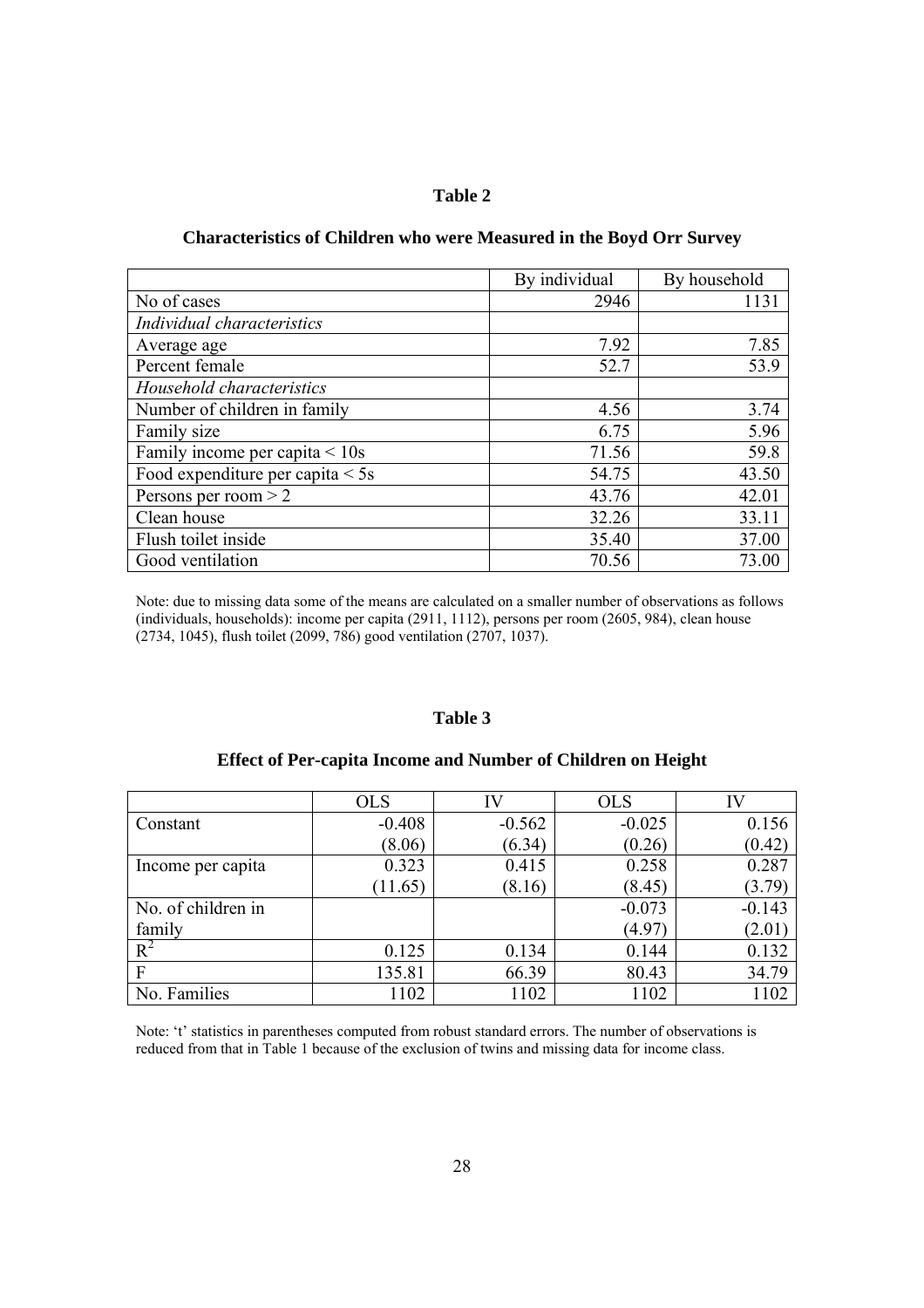|                    | Birth order 1 | Birth order 2 | Birth order 3 | Birth order 4 |
|--------------------|---------------|---------------|---------------|---------------|
| Constant           | $-0.110$      | 0.051         | $-0.263$      | 0.061         |
|                    | (0.15)        | (0.38)        | (1.52)        | (0.26)        |
| Income per capita  | 0.261         | 0.277         | 0.292         | 0.257         |
|                    | (6.04)        | (6.74)        | (5.28)        | (3.02)        |
| No. of children in | $-0.053$      | $-0.104$      | $-0.049$      | $-0.079$      |
| family             | (1.96)        | (4.33)        | (1.78)        | (2.71)        |
| $R^2$              | 0.090         | 0.125         | 0.066         | 0.045         |
| F                  | 36.16         | 51.95         | 20.18         | 8.77          |
| No. Children       | 738           | 729           | 577           | 378           |

Note: 't' statistics in parentheses computed from robust standard errors. Twins are excluded.

### **Table 5**

### **Effect of Per-capita Income and Number of Children on Cristal Height**

|                    | <b>OLS</b> | IV       | <b>OLS</b> | IV       |
|--------------------|------------|----------|------------|----------|
| Constant           | $-0.392$   | $-0.556$ | 0.047      | 0.211    |
|                    | (7.70)     | (6.11)   | (0.49)     | (0.57)   |
| Income per capita  | 0.305      | 0.403    | 0.230      | 0.280    |
|                    | (10.98)    | (6.25)   | (7.44)     | (3.56)   |
| No. of children in |            |          | $-0.083$   | $-0.149$ |
| family             |            |          | (5.74)     | (2.16)   |
| $R^2$              | 0.111      | 0.099    | 0.135      | 0.106    |
| F                  | 120.62     | 61.24    | 77.93      | 32.39    |
| No. Families       | 1088       | 1088     | 1088       | 1088     |

Note: 't' statistics in parentheses computed from robust standard errors. The number of observations is reduced from that in Table 1 because leg length was not reported for some individuals and because of the exclusion of twins and missing data for income class.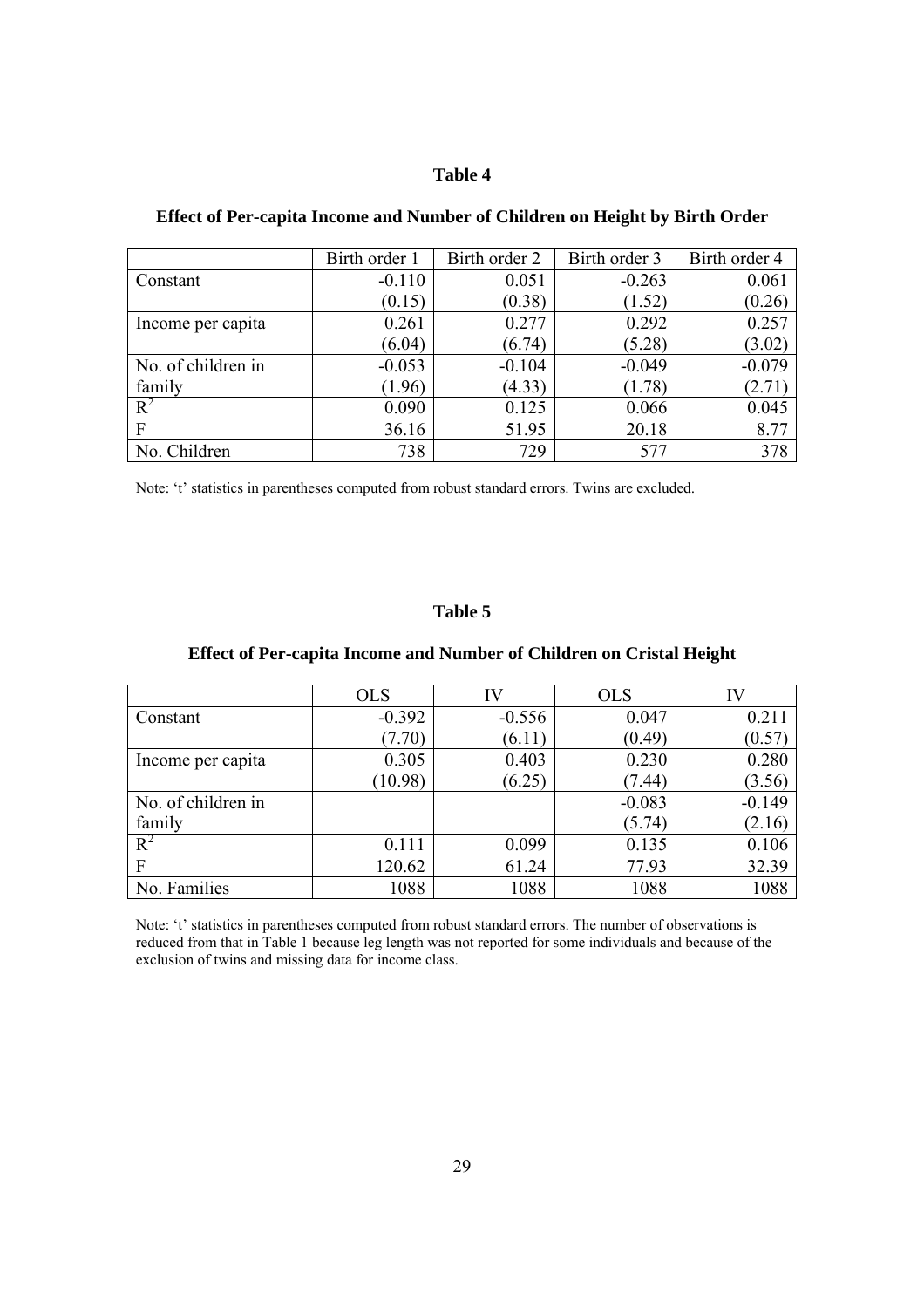|                    | <b>OLS</b> | IV       | <b>OLS</b> | IV       |
|--------------------|------------|----------|------------|----------|
| Constant           | $-0.240$   | 0.321    | $-0.548$   | $-0.936$ |
|                    | (2.65)     | (1.06)   | (3.90)     | (1.47)   |
| Per capita food    | 0.270      | 0.167    | 0.265      | 0.192    |
| expenditure        | (8.94)     | (2.06)   | (2.92)     | (2.24)   |
| Overcrowding       | $-0.086$   | $-0.269$ | $-0.074$   | $-0.192$ |
| (persons per room) | (3.24)     | (3.17)   | (2.92)     | (1.97)   |
| Cleanliness index  |            |          | 0.128      | 0.468    |
|                    |            |          | (2.75)     | (2.32)   |
| $R^2$              | 0.135      | 0.106    | 0.141      | 0.079    |
| F                  | 64.10      | 24.79    | 45.72      | 18.13    |
| No. Families       | 978        | 978      | 953        | 953      |

### **Effect of Per-capita Food Expenditure, Overcrowding and Cleanliness on Height**

Note: 't' statistics in parentheses computed from robust standard errors. The number of observations is reduced from that in Table 1 because of the exclusion of twins and missing data for expenditure class and persons per room.

### **Table 7**

### **Effect of Per-capita Food Expenditure, Overcrowding and Housing Quality on Height**

|                     | <b>OLS</b> | IV       | <b>OLS</b> | IV       |
|---------------------|------------|----------|------------|----------|
| Constant            | $-0.677$   | $-0.955$ | $-0.208$   | 0.192    |
|                     | (4.07)     | (0.98)   | (1.55)     | (0.06)   |
| Per capita food     | 0.263      | 0.146    | 0.273      | 0.323    |
| expenditure         | (8.59)     | (3.96)   | (7.89)     | (2.92)   |
| Overcrowding        | $-0.058$   | $-0.193$ | $-0.104$   | $-0.173$ |
| (persons per room)  | (2.20)     | (1.90)   | (3.72)     | (1.57)   |
| Good ventilation    | 0.148      | 0.439    |            |          |
|                     | (3.14)     | (1.35)   |            |          |
| Flush toilet inside |            |          | 0.008      | $-0.154$ |
|                     |            |          | (0.19)     | (1.53)   |
| $R^2$               | 0.142      | 0.078    | 0.147      | 0.133    |
| F                   | 45.18      | 17.12    | 38.59      | 19.86    |
| No. Families        | 946        | 946      | 756        | 756      |

Note: 't' statistics in parentheses computed from robust standard errors. The number of observations is reduced from that in Table 1 because of the exclusion of twins and missing data for expenditure class and persons per room.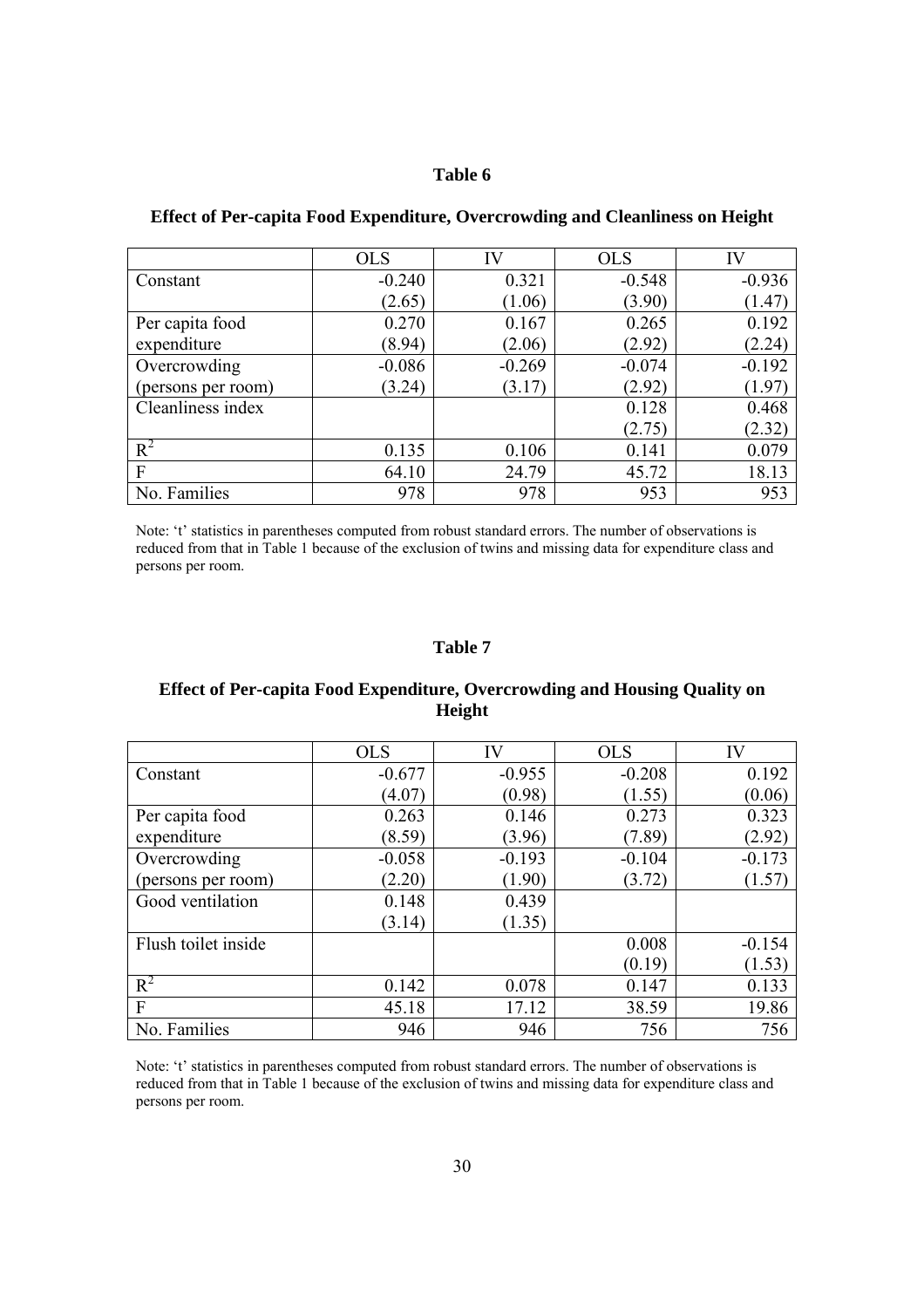# **Relationship between Medical Conditions and Height**

|                   | Anemia   | Skeletal    | Respiratory | Ear or eye |
|-------------------|----------|-------------|-------------|------------|
|                   |          | abnormality | infection   | infection  |
| Constant          | $-0.001$ | 0.004       | 0.020       | 0.012      |
|                   | (0.04)   | (0.20)      | (1.01)      | (0.66)     |
| Medical condition | $-0.188$ | $-0.037$    | $-0.119$    | $-0.199$   |
|                   | (1.79)   | (0.74)      | (2.55)      | (2.86)     |
| $R^2$             | 0.001    | 0.000       | 0.002       | 0.003      |
| No of obs         | 2600     | 2912        | 2912        | 2910       |

Note: Regressions on individuals aged 1-14. 't' statistics in parentheses.

### **Table 9**

# **Effect of Per-capita Income and Number of Children on Disease Incidence**

|                                 | Anemia   | Skeletal    | Respiratory | Ear or eye |
|---------------------------------|----------|-------------|-------------|------------|
|                                 |          | abnormality | infection   | infection  |
| Constant                        | $-0.152$ | $-0.178$    | 0.201       | $-1.030$   |
|                                 | (0.89)   | (1.49)      | (1.71)      | (6.98)     |
| Income per capita               | $-0.098$ | $-0.083$    | $-0.226$    | $-0.029$   |
|                                 | (1.65)   | (2.24)      | (5.58)      | (0.72)     |
| Number of children              | 0.071    | 0.032       | 0.054       | 0.100      |
|                                 | (2.79)   | (1.89)      | (3.29)      | (5.47)     |
| Average age                     | $-0.135$ | $-0.022$    | $-0.050$    | $-0.002$   |
|                                 | (6.64)   | (2.06)      | (4.63)      | (0.19)     |
| Pseudo- $R^2$                   | 0.100    | 0.012       | 0.061       | 0.048      |
| Likelihood ratio $\chi^2_{(3)}$ | 81.86    | 21.65       | 106.24      | 52.51      |
| No. Families                    | 1058     | 1134        | 1134        | 1134       |
| Uncensored cases                | 112      | 310         | 323         | 183        |

Note: Tobit regressions of family average disease incidence, for children aged 1-14. 't' statistics in parentheses.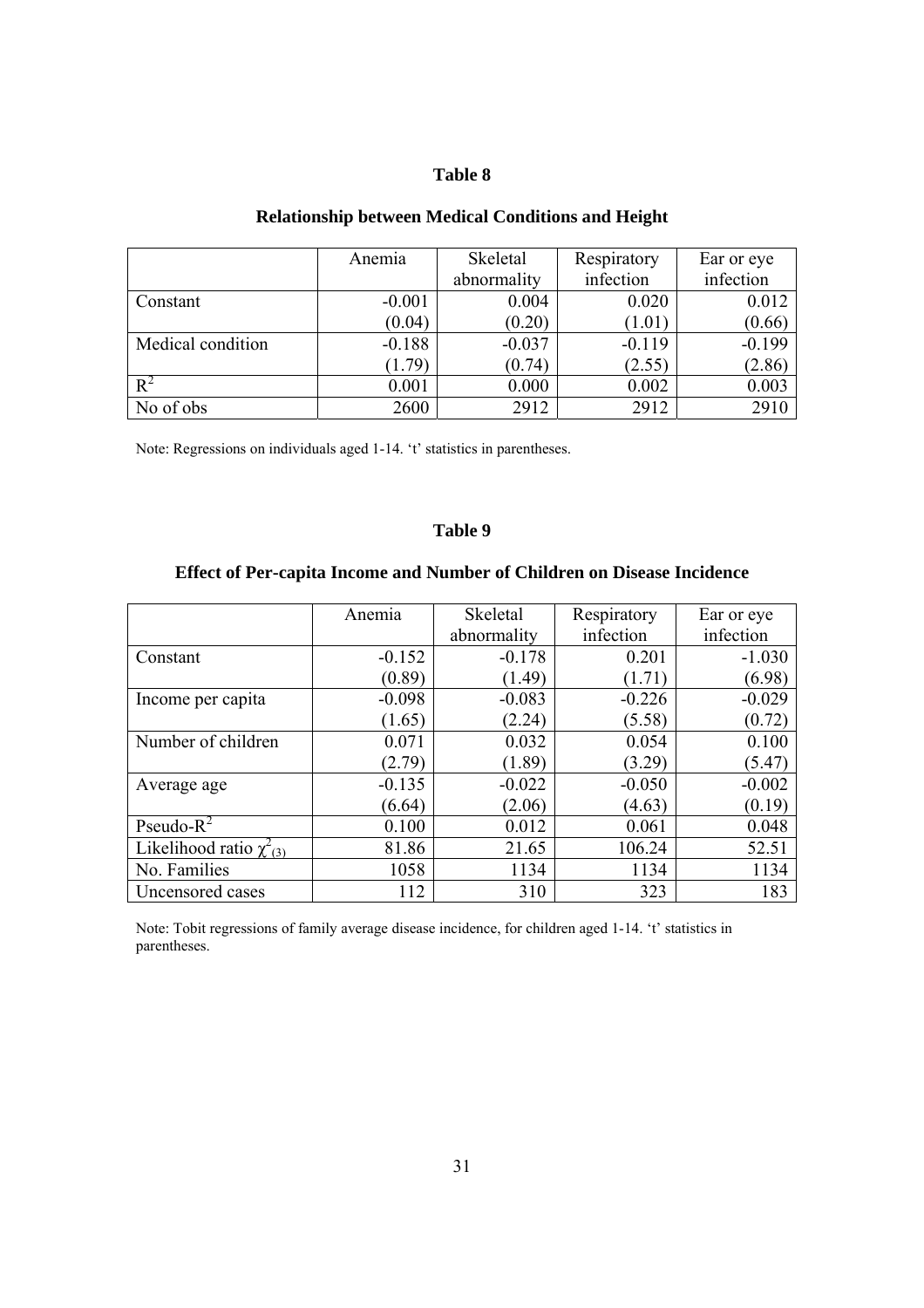## **Effect of Per-capita Food Expenditure, Overcrowding and Cleanliness on Disease Incidence**

|                                 | Anemia   | Skeletal    | Respiratory | Ear or eye |
|---------------------------------|----------|-------------|-------------|------------|
|                                 |          | abnormality | infection   | infection  |
| Constant                        | 0.391    | $-0.035$    | 0.040       | $-0.448$   |
|                                 | (1.58)   | (0.19)      | (0.23)      | (2.46)     |
| Per capita food                 | $-0.145$ | $-0.103$    | $-0.075$    | $-0.109$   |
| expenditure                     | (2.65)   | (2.83)      | (2.12)      | (2.91)     |
| Overcrowding                    | 0.024    | 0.050       | 0.167       | 0.086      |
| (persons per room)              | (0.56)   | (1.65)      | (5.42)      | (2.81)     |
| Cleanliness index               | $-0.162$ | $-0.063$    | $-0.099$    | $-0.135$   |
|                                 | (2.09)   | (1.11)      | (1.82)      | (2.43)     |
| Average age                     | $-0.113$ | $-0.012$    | $-0.033$    | 0.019      |
|                                 | (5.85)   | (1.04)      | (2.92)      | (1.60)     |
| Pseudo- $R^2$                   | 0.096    | 0.016       | 0.048       | 0.044      |
| Likelihood ratio $\gamma^2$ (3) | 69.13    | 23.83       | 75.91       | 41.81      |
| No. Families                    | 923      | 990         | 990         | 990        |
| Uncensored cases                | 100      | 269         | 283         | 165        |

Note: Tobit regressions of family average disease incidence, for children aged 1-14. 't' statistics in parentheses. The number of observations is reduced from that in Table 9 because of missing data on expenditure class and persons per room.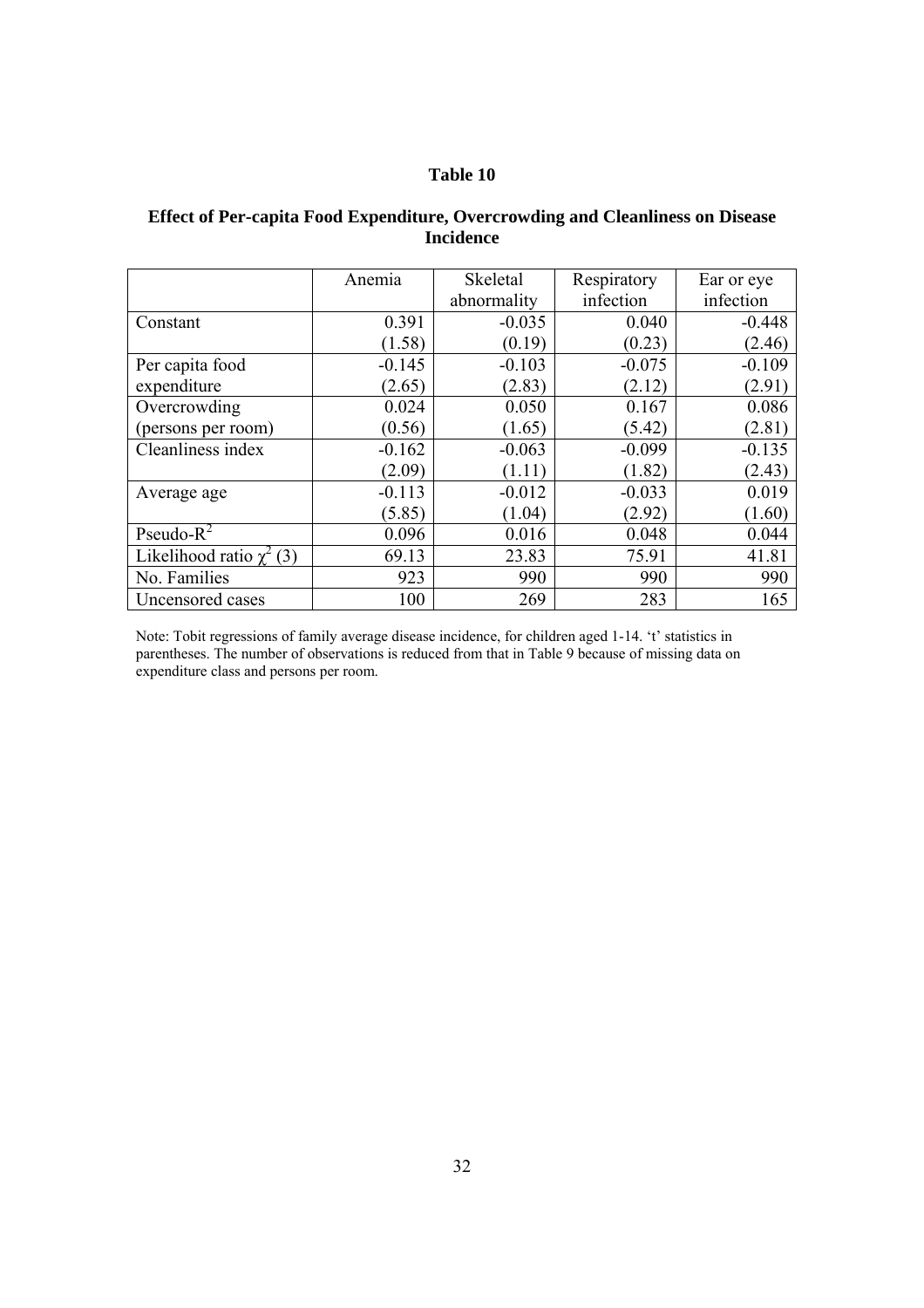|                                | 1886 | 1906 | 1938 | Change    | Change  |
|--------------------------------|------|------|------|-----------|---------|
|                                |      |      |      | 1886-1906 | 1906-38 |
| No of children                 | 4.6  | 3.5  | 1.8  | $-1.1$    | $-1.7$  |
| No in Family                   | 6.6  | 5.5  | 3.8  | $-1.1$    | $-1.7$  |
| Family income (1938 shillings) | 56.0 | 62.5 | 68.6 | 6.5       | 6.1     |
| Per capita income (shillings)  | 8.5  | 11.4 | 18.1 | 2.9       | 6.7     |
| Food expenditure (shillings)   |      | 37.5 | 34.3 |           | $-3.2$  |
| Per capita food expenditure    |      | 6.8  | 9.0  |           | 2.2     |
| Overcrowding: persons per room |      | 1.1  | 0.9  |           | $-0.2$  |

**Table 11 Trends in Working Class Families, 1886-1938** 

Notes: The standard working class family is taken to be a male breadwinner household with a non-working wife and children under age 18. The data in Table 8 were derived for this standard family in England and Wales as follows:

*Number of children per family.* The 1904 survey of working class budgets, which covered 'normal' families with a male breadwinner and at least one child, records an average of 3.6 children of all ages (Bowley, 1941, p. 129); an estimate from the 1901 census suggests a figure of 3.4 children (Gazeley and Newell, 2007, p. 12). We take a figure of 3.5 children for 1906. From the 1938 budget survey a figure of 1.8 children can be inferred (Rowett Institute, 1955, p. 24; Prais and Houthakker, 1955, p. 187-8). The figures for 1906 and 1938 are fairly close to the trend in the total period fertility rate: 4.58 in 1881-5, 3.46 in 1901-5 and 1.78 in 1931-5 (Figure 3). We therefore adopt a figure for 1886 of 4.6 children. It should be noted that completed family size for working class families with children would be higher than these figures.

*Earners and earnings per family.* Weekly earnings for adult males, based on the periodic wage enquiries, were taken from Bowley (1937, p. 49): 24s in 1886, 29s in 1906 and 60s in 1938. The 1904 survey of working class budgets recorded average weekly family income of 36s 10d, or 27 percent more than the adult male wage. Assuming that 20 percent of children present were aged 14 -17, the average number of supplementary wage earners in 1906 would be  $3.5*0.2 = 0.7$ , this implies that one supplementary earner would have earned about 0.27/0.7 of adult male earnings or about 40 percent. For 1938 the  $1.8*0.2 = 0.36$ supplementary earners would have contributed 14.4 percent, a figure that is consistent with Rowntree's (1941, p. 129) finding that supplementary earners added 14.3 percent. For 1886 the same calculation gives 4.6\*0.2 = 0.92 supplementary earners contributing 37 percent over adult male earnings. These estimated family incomes were converted to 1938 prices using the cost of living index (Feinstein, 1995, p. 264-5). *Expenditure on food.* The working class families surveyed in 1904 spent 60 percent of their income on food (Bowley 1941, p. 131). In the 1938 survey only 40 percent was spent on food but this included a wider range of household types (in particular households without children). The figure would have been higher for the standard family and so we estimate a food share for 1938 at 50 percent.

*Persons per room.* In 1931 the average number of persons per room was 0.85 for a family of 4, 1.03 for a family of 5, and 1.20 for a family of 6. Since families with children experienced somewhat greater crowding we assume a figure of 1.0 for 1938. Unfortunately we do not have comparable figures for 30 years earlier. However, the average number of persons per room in four-roomed dwellings across all family types fell from 1.12 per room in 1901 to 0.95 in 1931. Allowing for changes in family size it seems reasonable to assume a decrease in crowding of about 0.2 persons per room over the 30 year period.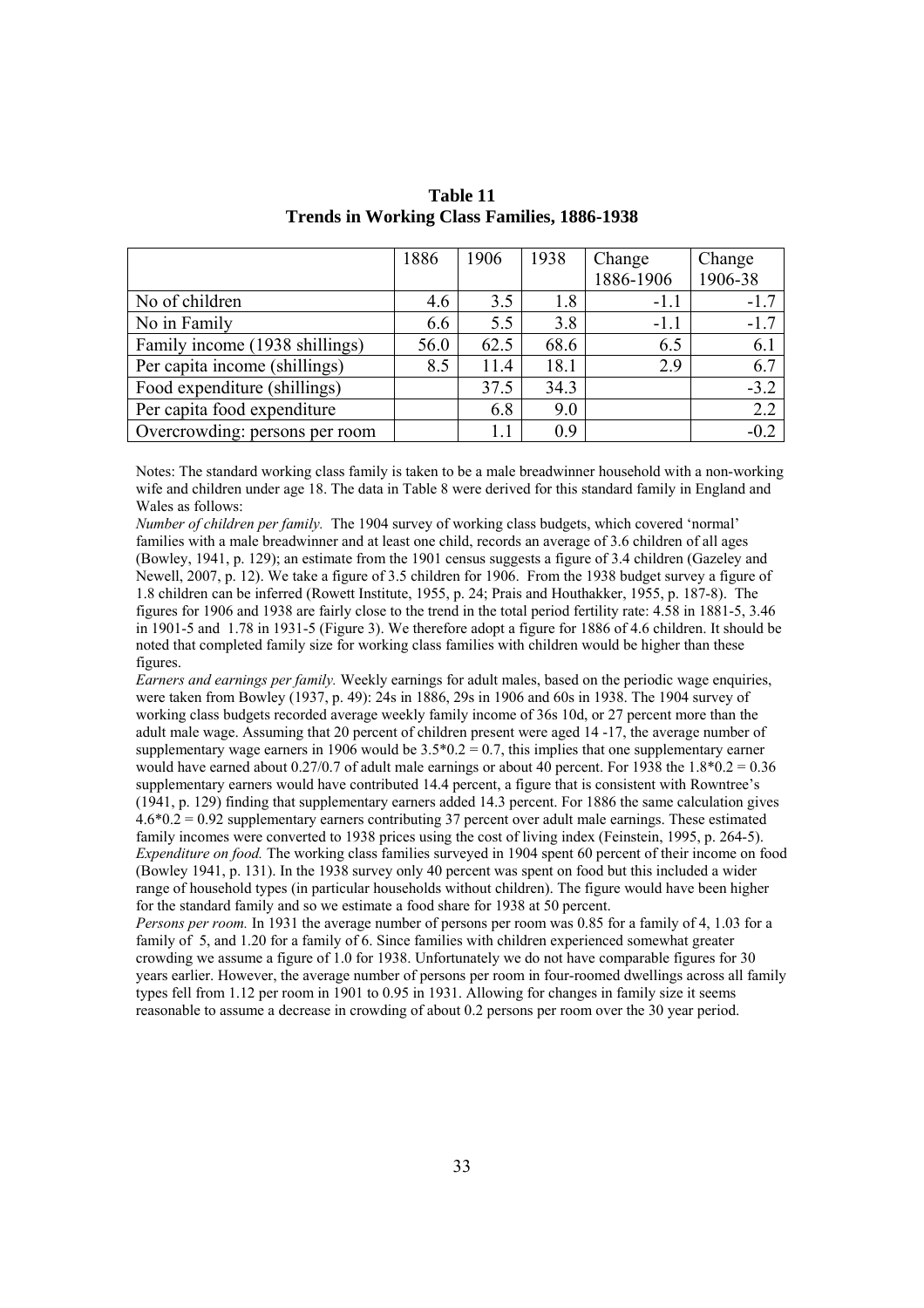

**Figure 1: Infant and Child Mortality Rates: England and Wales, 1851-1959**

Source: Registrar General (2004), Table 4, p. 5.



**Figure 2 Fertility Rates, England and Wales 1851-1950**

Source: OPCS (1987), Table 1.4, p. 26.